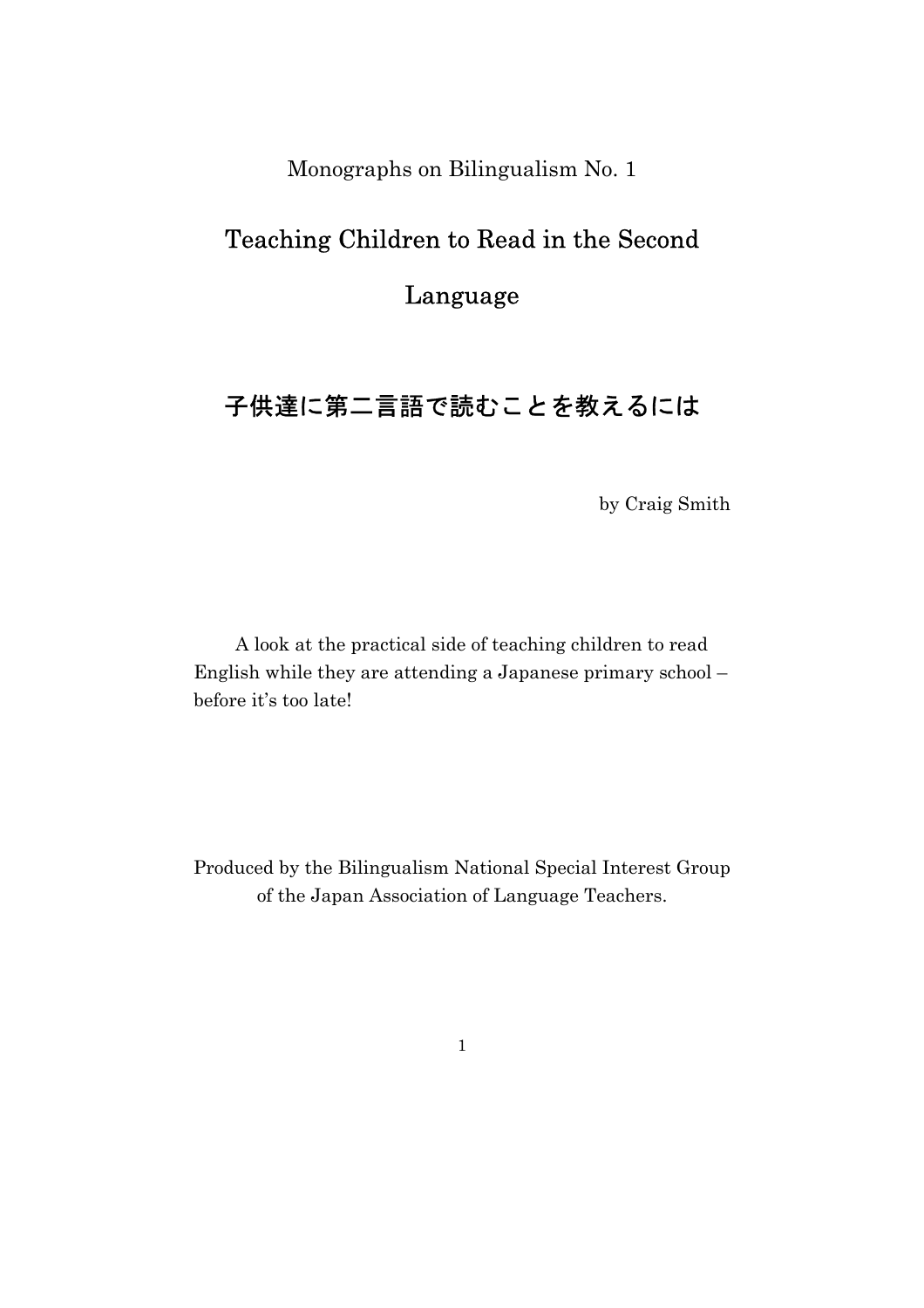Monographs on Bilingualism No. 1

### Teaching Children to Read in the Second

## Language

# 子供達に第二言語で読むことを教えるには

by Craig Smith

A look at the practical side of teaching children to read English while they are attending a Japanese primary school – before it's too late!

子供が英語と日本語を自然にしゃべるようになったとしても、日 本の学校に通いながら、英語の読み書きが果たして自然にできる ようになるでしょうか。カナダの小学校や日本のインターナショ ナル・スクールで豊かな経験を培い、自分の娘にも家で英語の読 み書きを教えたことのあるクレイグ・スミス氏は、この冊子の中 でバイリンガルの子供の親に励ましの言葉を送っています。家族 の生活ぶりの見直しから始まり、子供の性格に会う教え方、子供 の英語能力を全体的に伸ばす方法(whole language theory)、教 材の提案と注文先、どんな手引書もない領域で教えようとする人 (pioneer)の心構えなど、様々なヒントをここに披露していま す。

Produced by the Bilingualism National Special Interest Group of the Japan Association of Language Teachers.

C October, 1994. Osaka, Japan.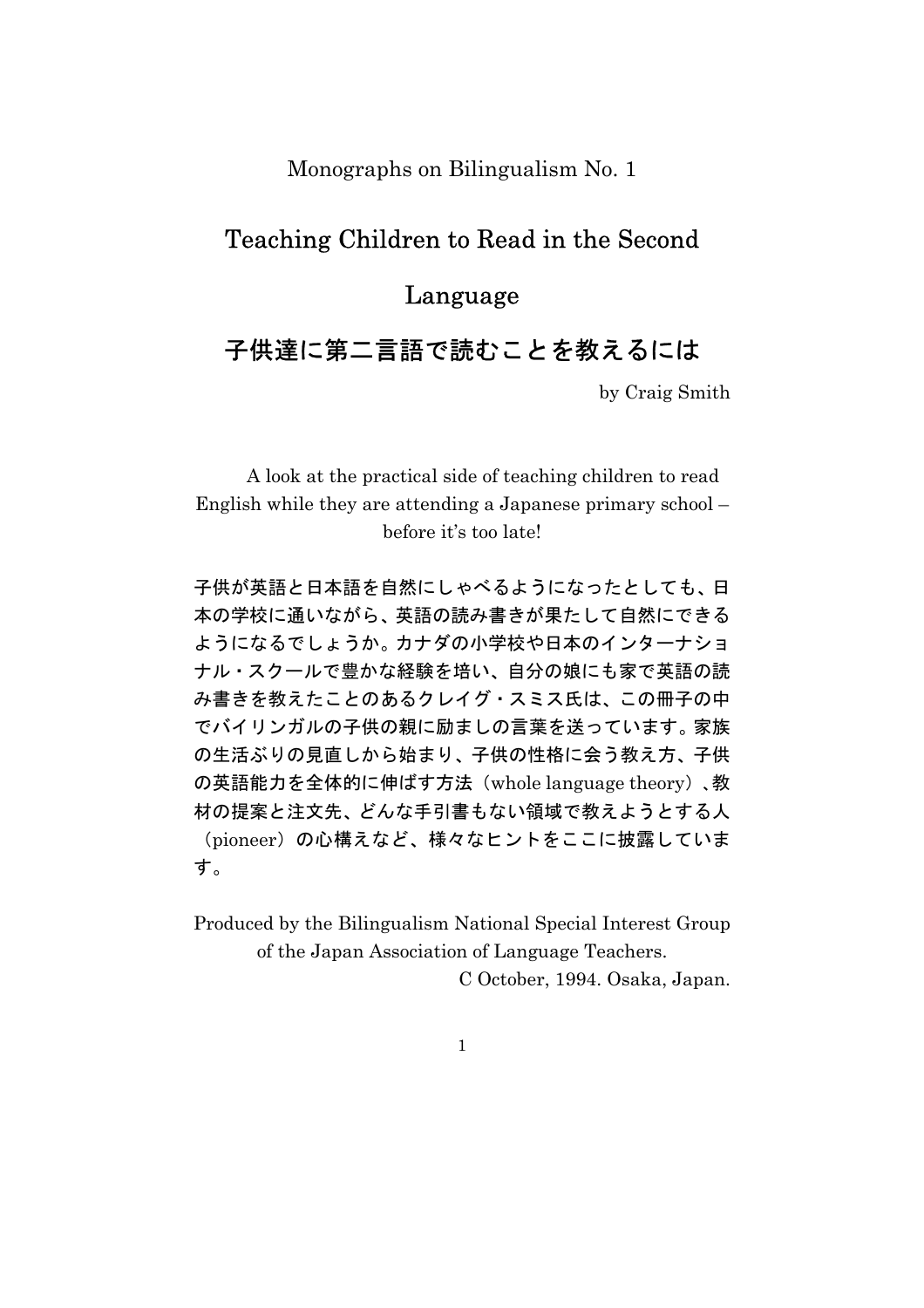#### Introduction

Teaching your own children to read is well within the realm of parenting. Moms and Dads do not have to enroll in Teacher's College correspondence courses. Expensive reading programs need not be included in the family budget. Kids can learn to read at home in much the same way they learned the spoken language. Using language in contexts which are important to family communication is a natural way to learn to read and write.

Parents have two tremendous strengths as teachers. They can design their own curriculum and do whatever suits their children. And collaboration in learning is a well-established part of the parent child relationship.

Parents in bilingual families have additional advantages. Long-lasting motivation can be shared by the whole family. The special awareness of language development which comes from not taking language acquisition for granted can make parents sensitive and patient as they help their children become independent, enthusiastic readers.

Yet the practical aspects of teaching bilingual, bicultural children to read English while they are attending Japanese primary schools cause many parents great concern. Parents worry that they will let their children down. They fear that they do not know the secrets of teaching reading and they hope that somehow their children will intuitively break the code of the printed English word. After all, who can remember learning to read? Anyway, it happened at school, not home, right?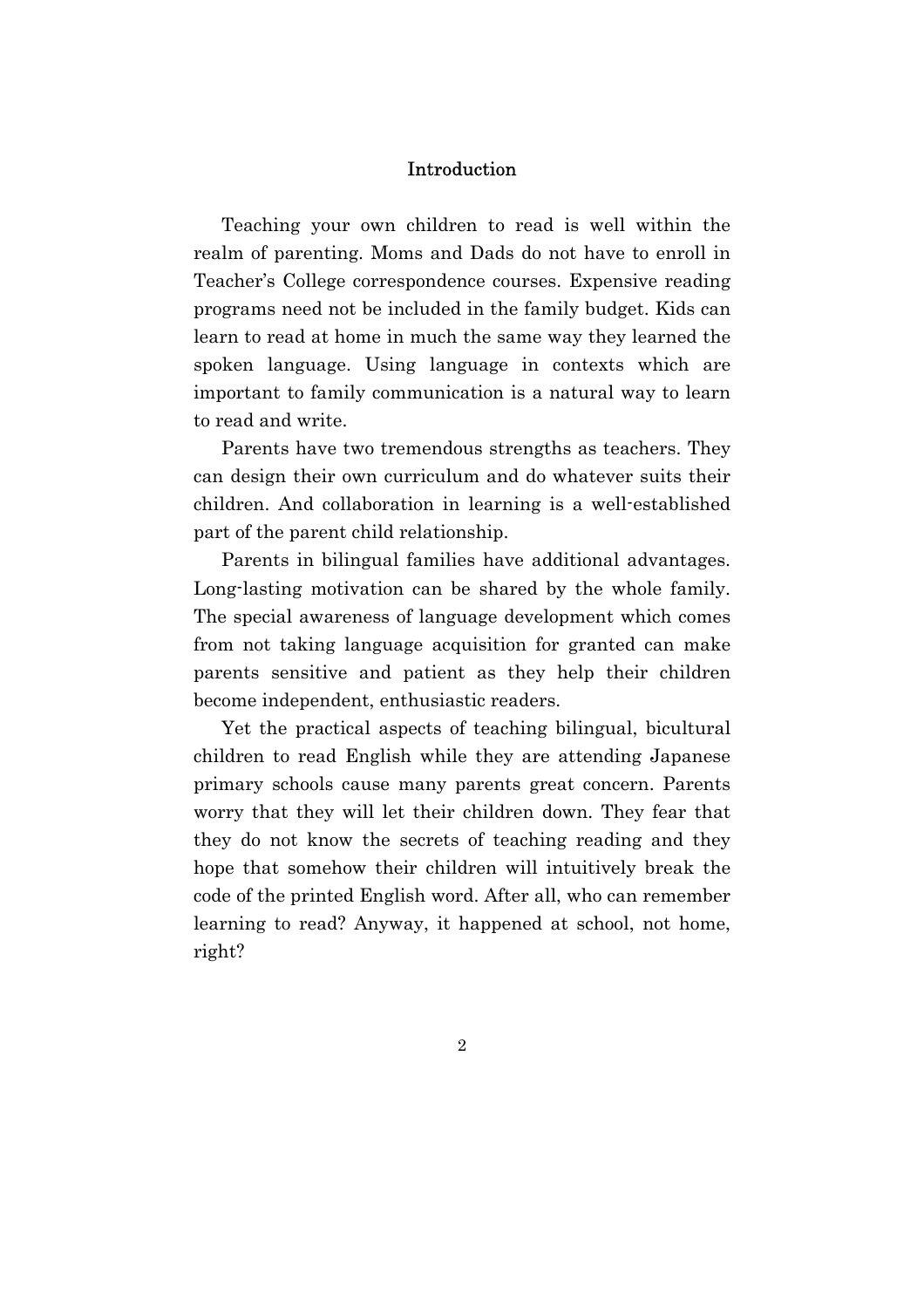

illustrations by Tami Smith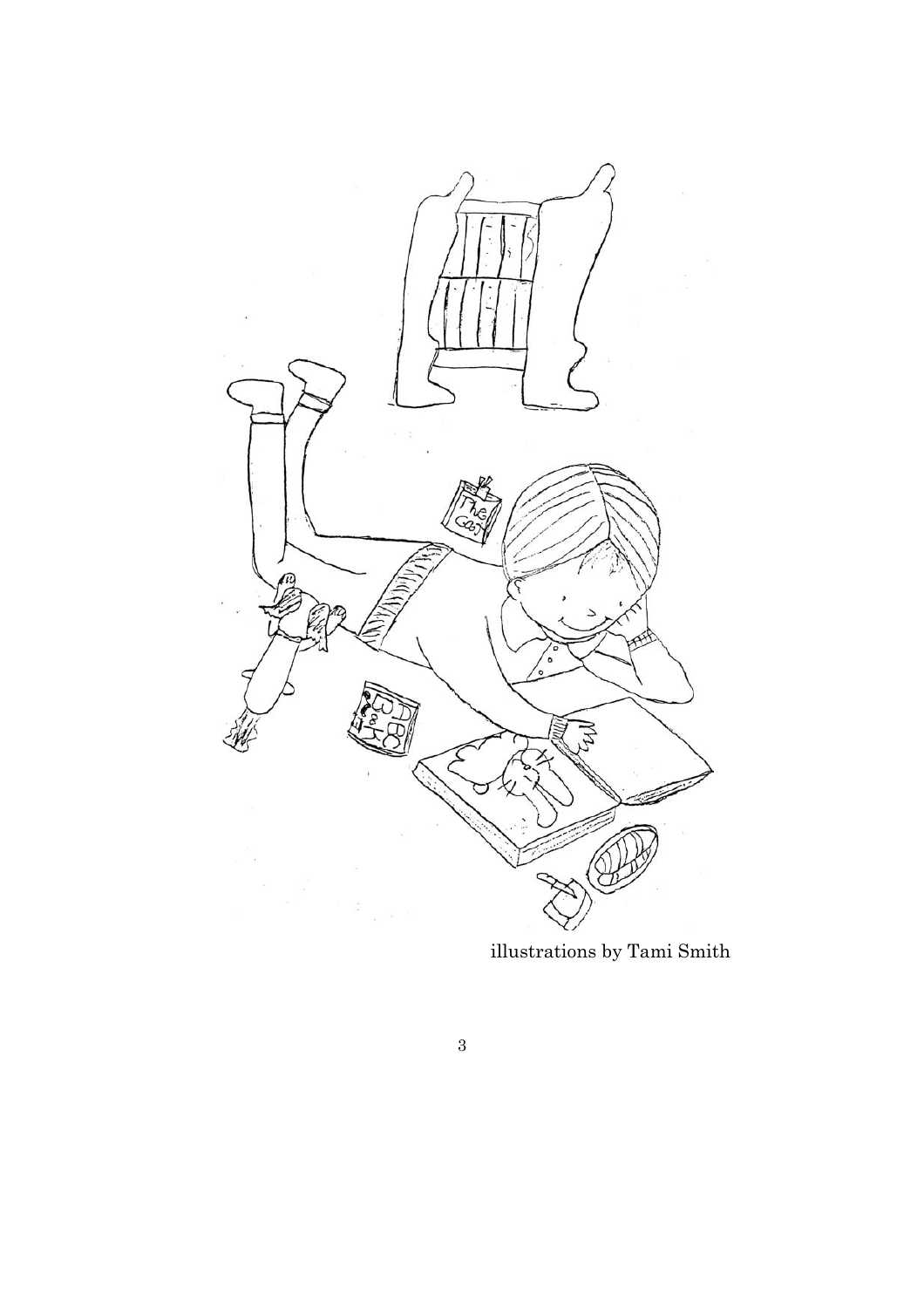#### Part 1: Getting Started

Parents who have been quite satisfied with their children's developing listening and speaking abilities in English and Japanese may be shocked to discover that a balanced development of reading skills in both languages in both languages does not necessarily follow. In the first few years at Japanese primary school as children become proficient readers in Japanese the challenges of teaching reading in English at home can seem insurmountable. Where can we busy Moms and Dads find the time, not to mention the skills and the patience, to teach our equally busy kids to read well in their other language?

Many parents with bilingual, bicultural family policies dream of their children someday being able to enjoy a university education in either, or both, of their languages. However, by the time a child is in third or fourth grade those hopes can fade if there is a great gap between the reading levels in the child's two languages. The pressure of time is keenly felt. It is not only the pressure of organizing sufficient reading time in each hectic day, week after week, but there is also pressure of another more frightening sort. Is it possible to learn to read well if the skills, attitudes and experiences are not all in place before adolescence? Parents who grew up with only one language often fear the window of opportunity for learning to read well is open for too short a time and can not imagine how they can help their children do something they themselves did not experience. We may decide to switch our kids to international schools and face the tut-tutting of those who pity children deprived of a true mother tongue. Or we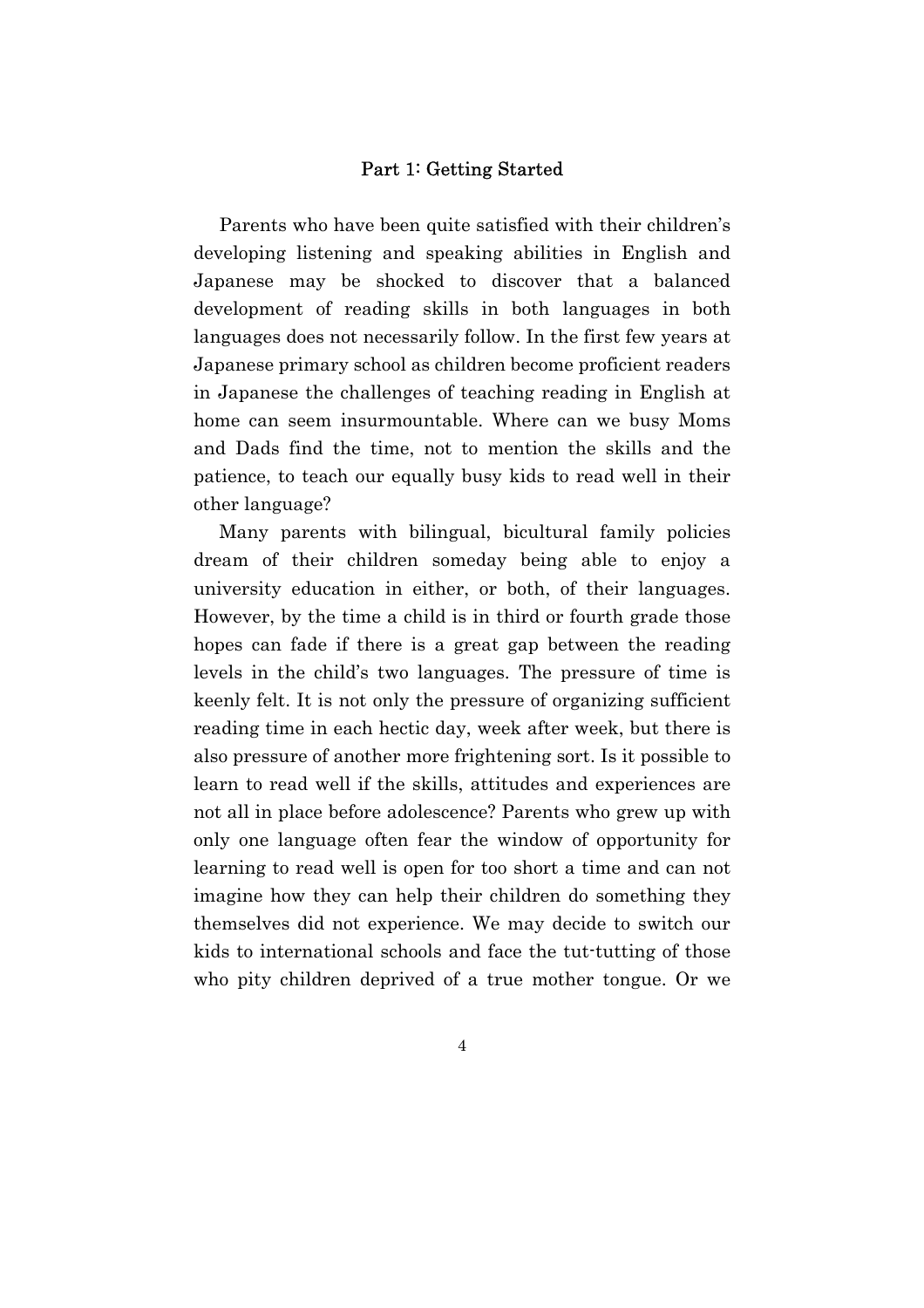may keep children in Japanese schools, put English reading on hold, and write off the old dreams of complete bilingualism as idealistic.

It would be foolish to take either of these options without testing the strength of our family bilingual policies by working out a home reading program and giving it a fair trial for at least a year. However, before we make a new reading plan we should have a very careful look at what we are doing at home now. What we think we are doing about language development sometimes is a reflection of our hopes and not the daily realities.

One way to start collecting some information about the home language environment is to keep a journal for a week to record family interaction details. Have one adult try it for the first week, develop a system, explain it to the rest of the family and get everybody involved in keeping records the second week. Find out roughly how much you are talking, listening, reading, and writing to each other. Analyze the nature of that communication. And then think about making changes. It is essential to have some accurate information about language use in your family time in order to set targets that are within reach.

At my house to no-one's surprise we found our mornings were chaotic with an oasis of silence in the middle while we sullenly breakfasted. From the time we got out of bed until the front-door slammed our forty-five minutes of family communication was characterized by long periods of silence, very little continuous communication, switching from one language to the other and back again within single utterances and within exchanges between speakers, the dominant use of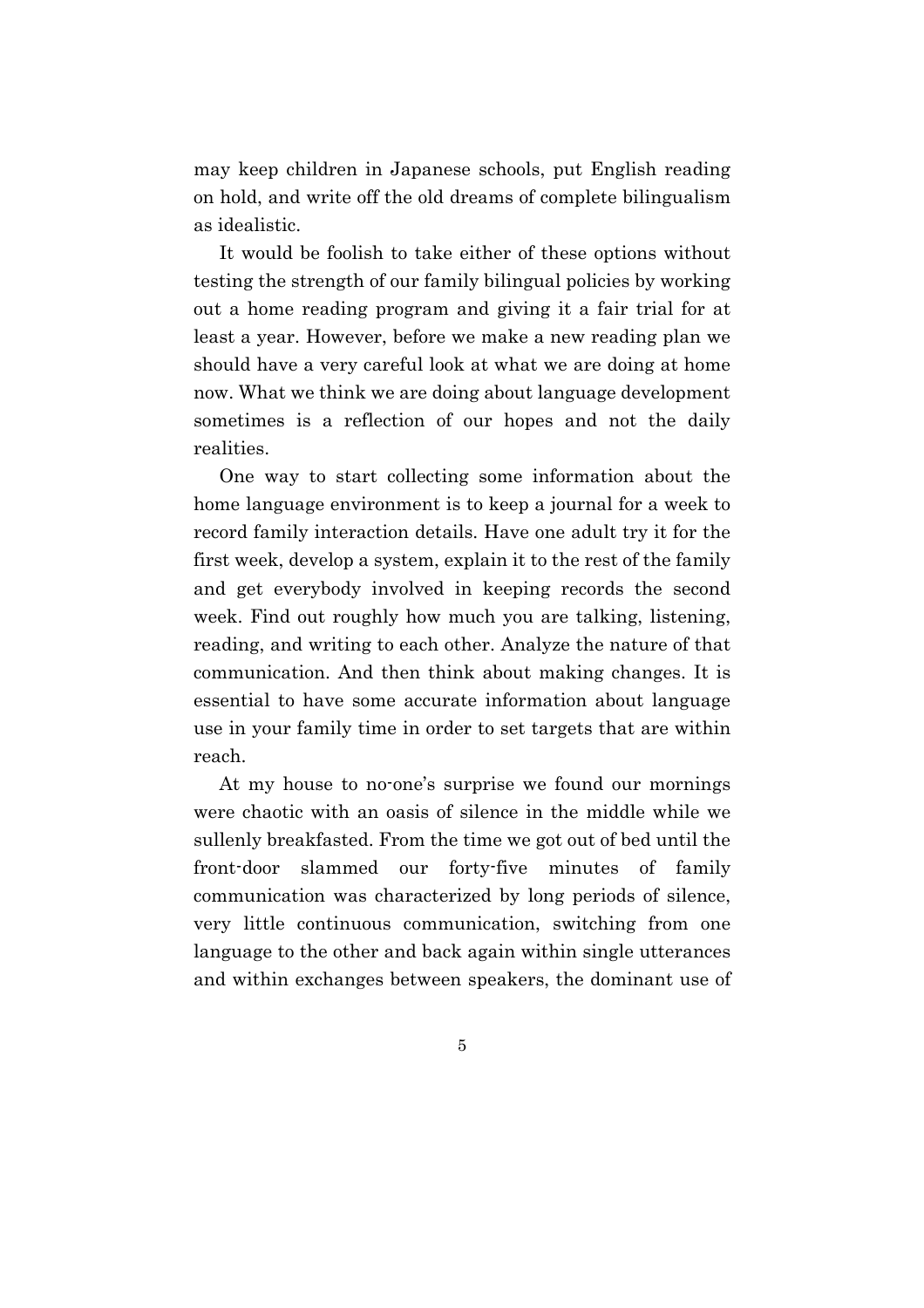Japanese and adult control of most of the communication. We talked mainly about our preparations and the time. The rushing around resulted in a great deal of tension: in other words, situation normal. But situation normal is not good enough when a feature of a bilingual family's time together must be good child-centered communication.

Our language environment is quite clearly inextricably related to lifestyle. So at my house we started to take care of a lot of the routine morning preparations the night before. We packed school bags, laid out clothes, set the breakfast table and did whatever we could in the quiet time at the end of the day to eliminate some of the morning scramble. We set the alarm thirty minutes earlier. And gradually we found ways to use our reconstructed morning time.

We all started using English most of the time. We put messages written the night before on the kitchen whiteboard, we read and added to a family diary and most importantly we started a breakfast read-aloud time.

Like many families our reading aloud had been limited to bedtime. It was such a cozy way to end the day we had never questioned the tradition until we stated examining our language environment. Our records revealed a great deal of variation. Sessions varied from several minutes to well over half an hour. Sometimes the reading stimulated a lot of extra chat and joking and other times it did not. Sometimes child and parent happily shared the reading but it was sometimes an unwelcome choice. The key variable was how soon one or both participants would drift off to sleep. And so we tried reading about our favourite stories when we were a little more bright-eyed and bushy-tailed.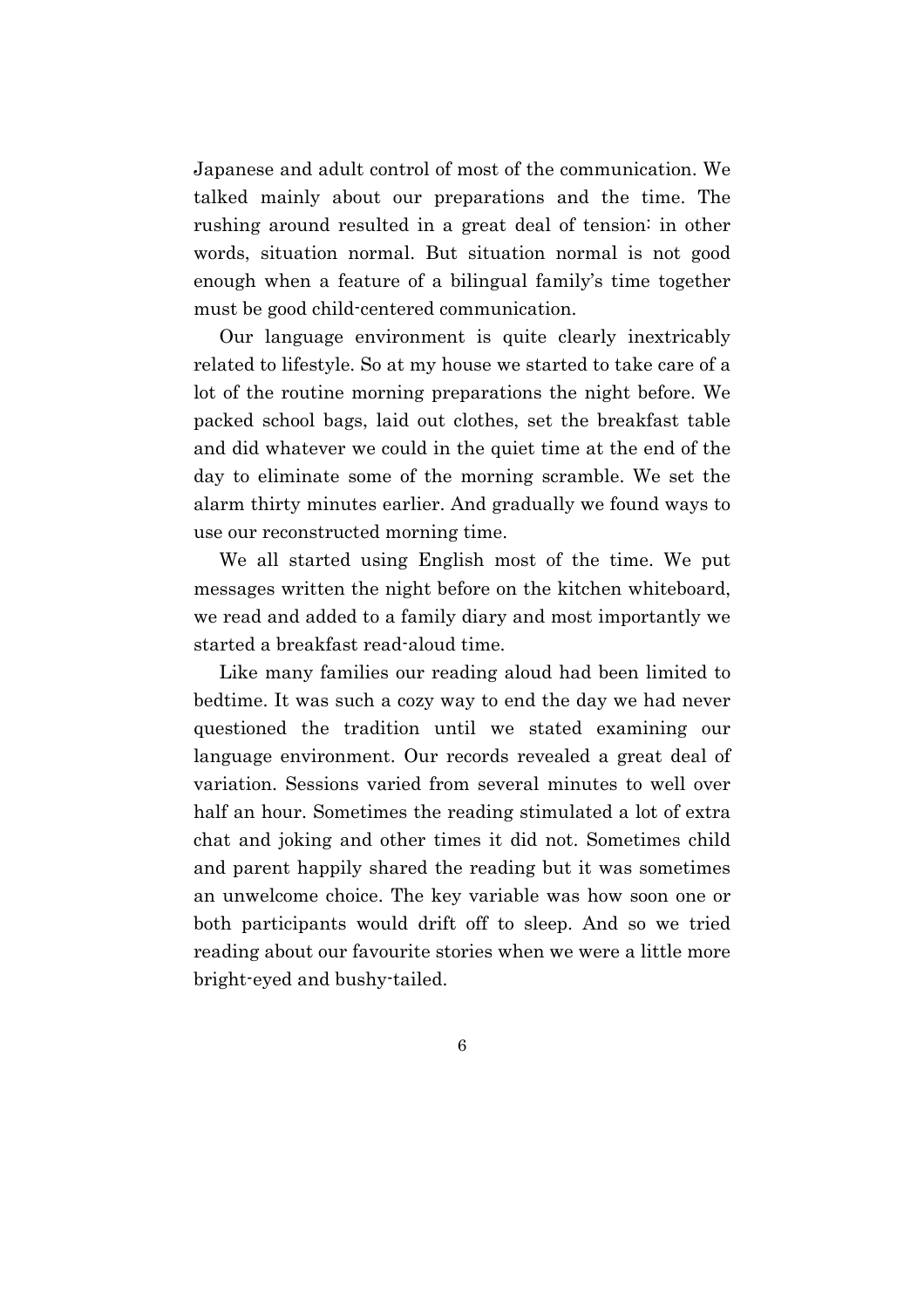The time we spend together at the beginning of each day is now much more leisurely, a lot happier, richer in language and child-centered. We made a thorough examination of our language use. We looked for simple ways to restructure our lifestyle to make it more communication-friendly. And we took some steps to improve the reading and the talking about the stories we do in English. Reading is now the centerpiece of our before-school time: it has a calming effect because it focuses everyone's attention on things more important than the trivial worries of selecting clothes and other obsessions exaggerated by racing the clock: it provides a series of interesting things to talk about; the child is at the center of the communication: and best of all everyone is alert enough to read, listen and talk about the stories.

Time spent on reading day after day at a good time of the day and positive affective factors are key conditions for learning which will go a long way towards helping our children learn to read well in English. In order to establish good learning conditions we have first got to take ann honest look at the current state of family communication. We must also monitor as objectively as possible the results of any changes we make and then make adjustments. Successful parenting in bilingual, bicultural families is a do-it-yourself project.

#### Part 2: Methods and Materials

So, on behalf of our kids we've made the grand decision. We want them to have their cake and eat it too. They will be literate in both their languages; not just literate but good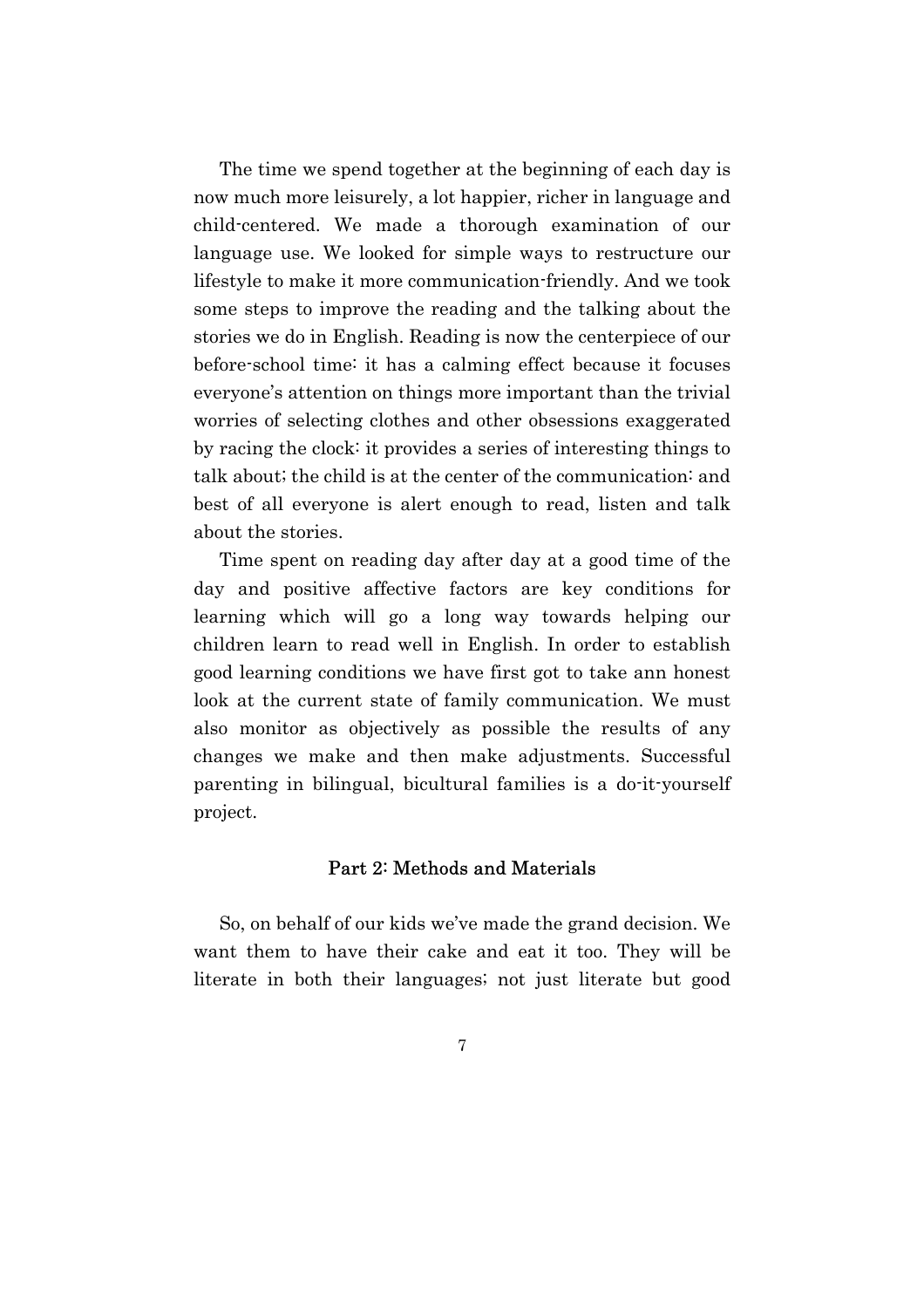readers, readers who love reading in both their languages. There is, however, one rather sticky little catch. We Moms and Dads are going to have to do something about the English bit. We are going to have to keep on doing it for a long, long time and unlike the teaching many of us do in EFL classrooms we are not going to be able to go back to page one every April. Support is going to be hard to come by. This project will be such an integral part of our parenting that it will likely become a defining characteristic of our families. It will, we hope, like the other challenges of parenthood, be characterized by continuous change, which sets the pace for our inventiveness.

How do parents get started, or re-started, with a home English reading program for bilingual children? We need something to read of course but before we arrange to get hold of the reading materials we'd better mull over possible approaches to take in teaching our children to read. If we order our materials first, it is cart before horse. We'd best not let the materials preempt our decision-making responsibilities. After all, since this is a family-size project we can easily let the needs of the needs of the children we love and our hopes guide our decisions about teaching principles. Once we have thought about how our kids will likely learn and how we will best teach, we can start the hunt for books. And whenever we re-evaluate what's happening, not being held back by an official curriculum nor by concerns for a large group of pupils and their parents, we can simply start afresh.

What are some of the fundamental issues we need to consider? We can usefully frame the problem in terms which are familiar to EFL teachers. Are we going to use a skills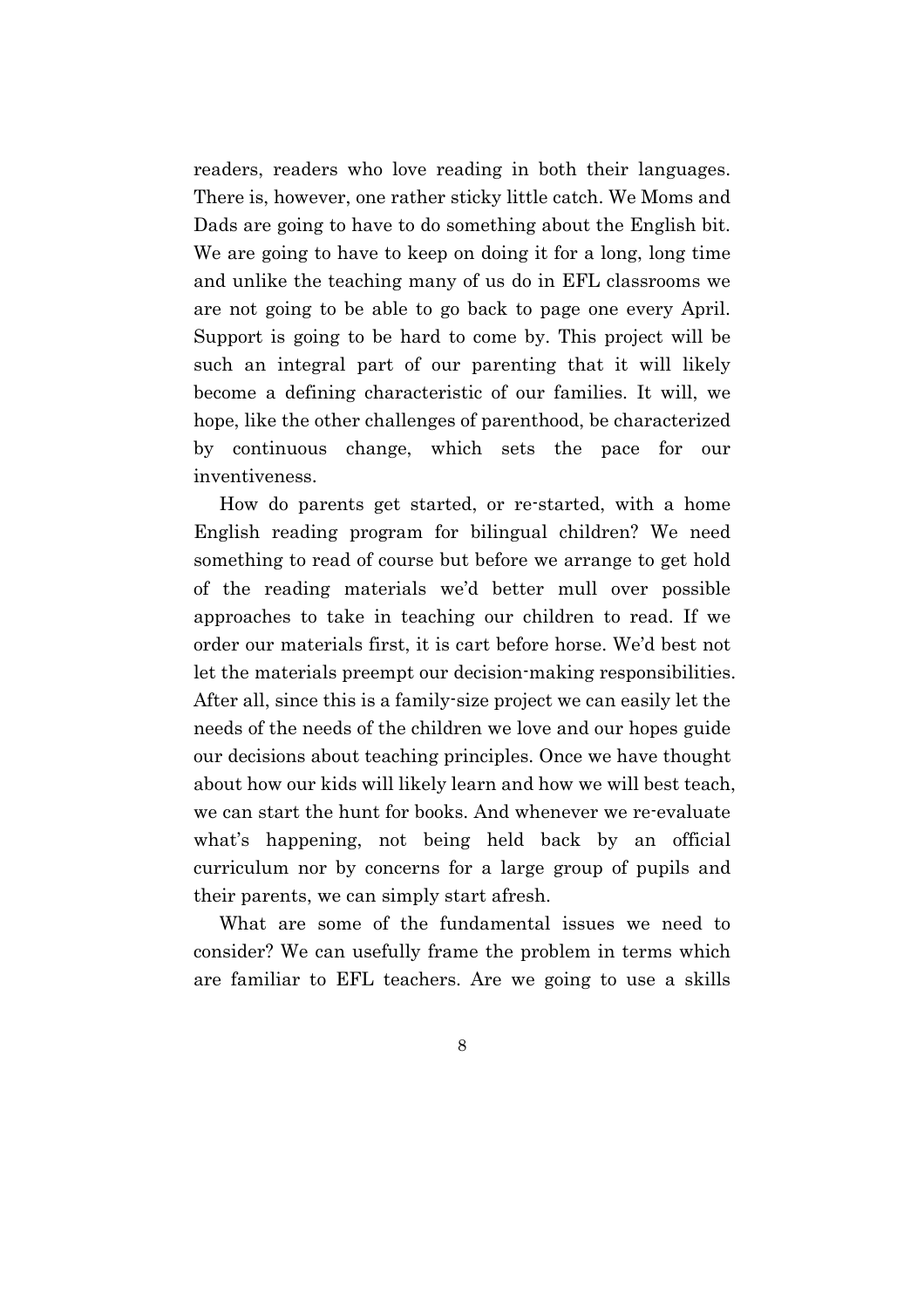–based approach, or a learn-by-doing approach, or some sort of combination? If we believe that teaching reading skills is essential we will be looking for series of basal readers, texts which come along with skills exercises, and phonics materials. The Back to Basics people have the blessing of officialdom on both sides of the Atlantic these days and so materials are pretty east to come by. Mari, Inc., 1025 25<sup>th</sup> St., Santa Monica, CA 90403, USA will send an interesting, rather eclectic catalog. If we believe that our children can learn to read by reading we'll want to have access to a lot of well-written, interesting kids' literature. Sundance, P.O. Box 1326, Littleton, MA 01460 USA is a distributor which sells a great variety of reasonably priced paperbacks from most of the publishers in grade level or theme sets. Or if the third option is our choice, we'll probably feel safest with an integrated reading program which aims at teaching children step by step a set of increasingly complex skills which support graded reading practice. The SRA boxed reading kits available from Meynard which are advertised in The Language Teacher are thorough, complete and systematic. We should probably put the shoulder of this JALT interest group to the wheel, talk to the Foreign Buyers Club, ask the EFL publishers' representatives for advice and then put out a resource list for parents.

Ideally, our decisions would be based on an understanding of reading theory and reading research. But, like a lot of the decisions we make as parents, we will probably hope well-intentioned choices will do just as well. Anyway, who knows more about our babies than we do! Right! Right? Well, yes that's true, sort of. We won't have supervisors or other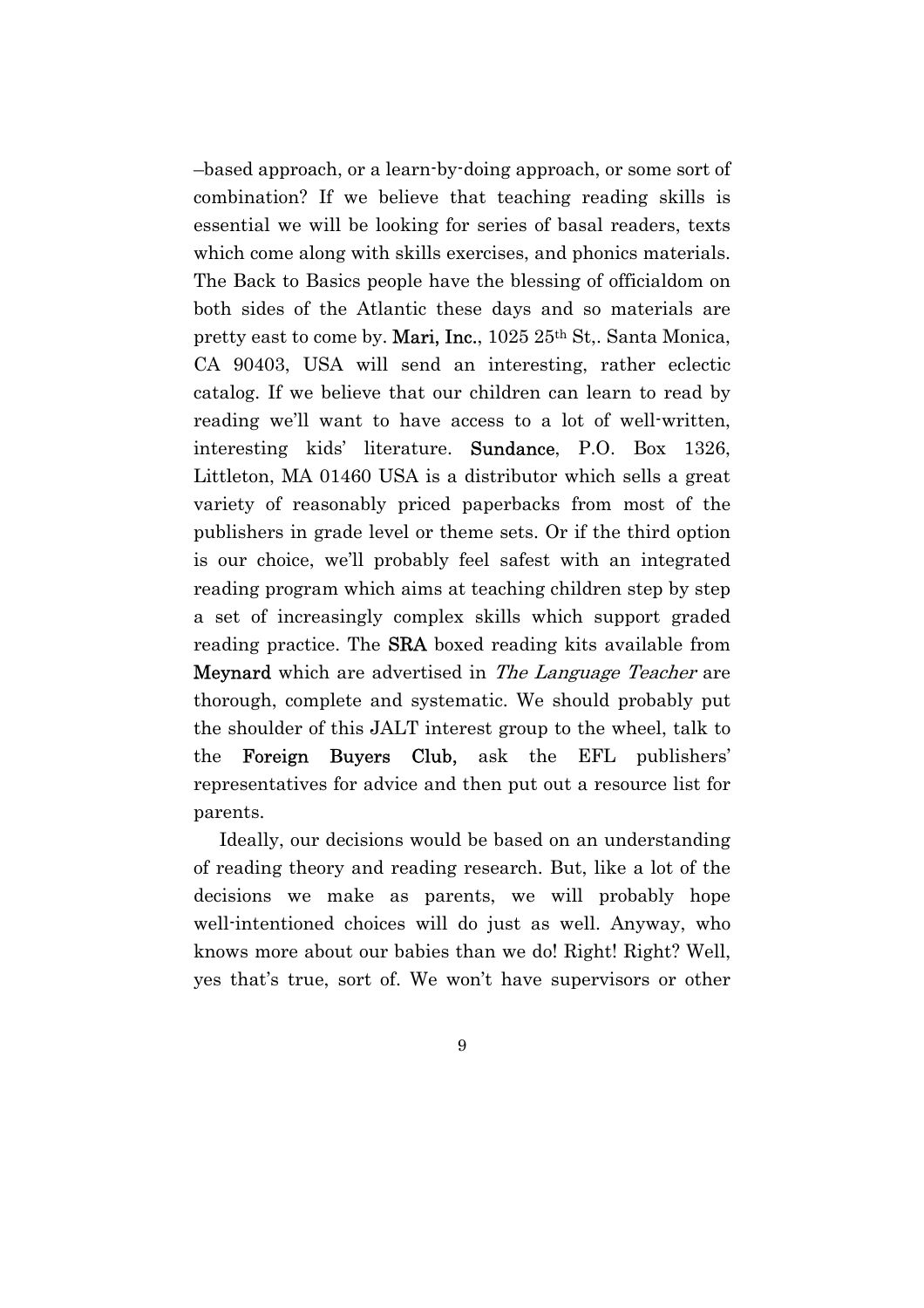parents breathing down our necks and expecting us to be able to justify everything we do. But we will be face to face with the ultimate tests every day. Can our kids read? Can our kids understand what they are reading? Do they like to read? We must be absolutely certain we can answer these questions and compare our answers one day with the answers we get months later. As we move from reading aloud to our children to teaching them to do the reading, we should be ready to do a bit of professional development ourselves and find out if the experts have anything to say that might spark a needed insight at home. Reading Strategies: Focus on Comprehension by Yetta Goodman and Carolyn Burke (Richard C. Owen, 1980), Constance Weaver's Reading Process and Practice (Heinemann, 1988) and Raising Readers: Helping Your Child to Literacy (Penguin, 1992) by J. Trelease would get a home library off to a good start.

But these writers are not writing for people in our situation. They are not writing about kids who speak English and Japanese and go to primary schools in Japan. And so, the onus is with us. We know our kids as unique individuals and as members of our particular sub-culture. A family reading project requires family-specific plans. In the next section of this monograph a modified Whole Language plan will be discussed and contrasted with predominantly skills-based instruction.

#### Part 3: Whole Language Teaching

Decisions, decisions, decisions. Parents make so many decisions on behalf of their children, lots of them about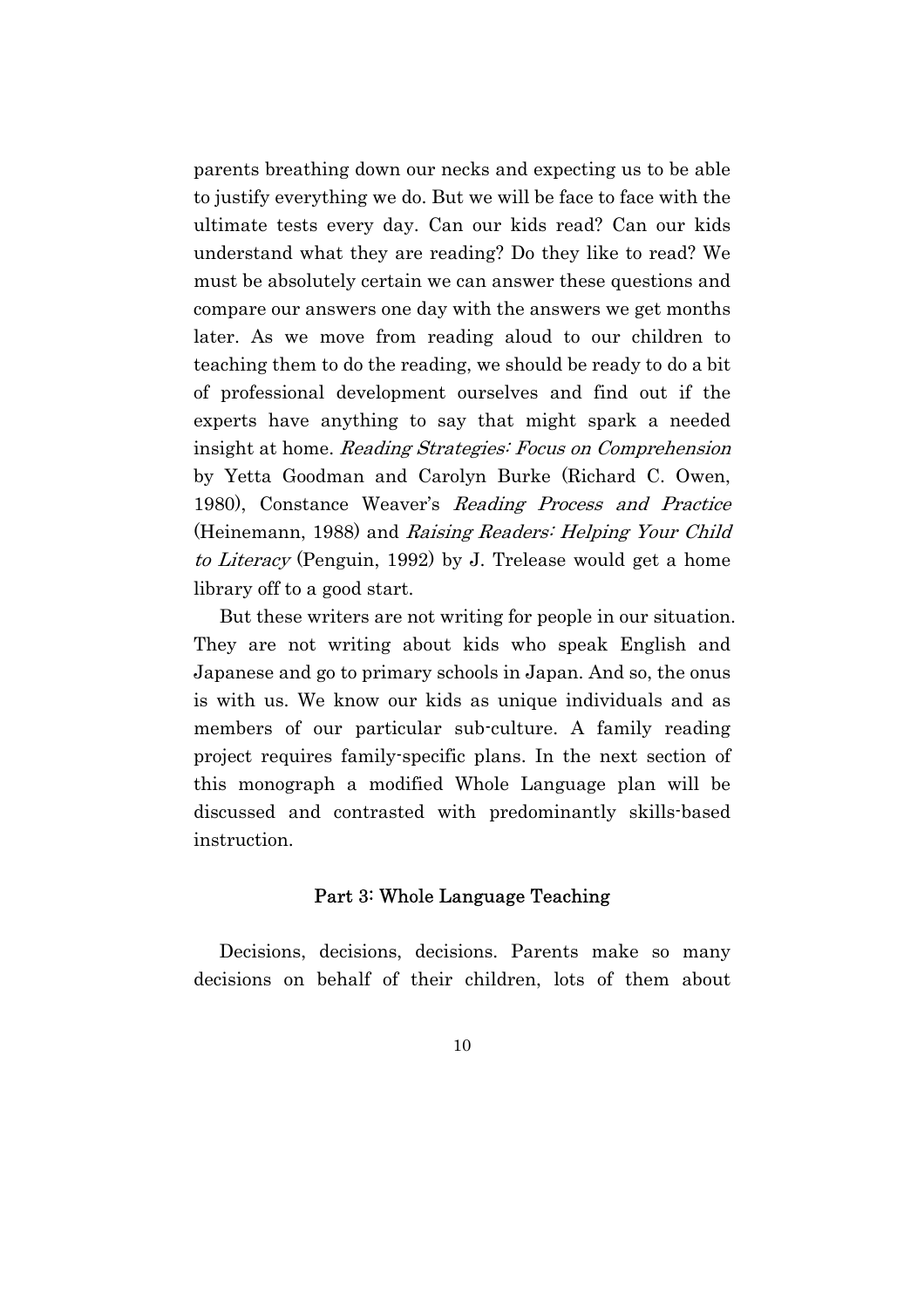education. We decide where our children will study – in international schools, in neighbourhood schools, in private schools or at home. We are concerned about what they learn, particularly when the learning occurs at home. Moms and Dads, like it or not, are first and foremost teachers. The where and the what of education clearly are matters for parents to decide in the best interests of their youngsters. However, the how of teaching is quite a different matter. The ways we teach make sense only if there are relationships to the way children learn. If you believe the how of learning lies within the child, whole language teaching is for you.

Whole language is not an adult view of how adult language should be passed on to children. It is a cooperative effort in which teachers support children as they learn by themselves and for themselves. The teacher need not impose any structure but should observe and nurture. The whole language approach to teaching reading keeps language in whole contexts, integrates reading, writing, speaking and listening activities and promotes understanding of whole language units, not components, first. It is a learn-by-doing and a do-by-thinking approach which demands intellectual and emotional engagement with the text.

Phonics drills, spelling lists, word identification exercises, grammar study, controlled-vocabulary readers and demands for perfect oral reading are not preplanned, separate units in good whole language reading programmes. And furthermore, if you are an ELT teacher a good rule of thumb might be: the practices of your workplace could be hazardous to your child's growth as a reader.

Linda Crafton's book for primary school teachers, Whole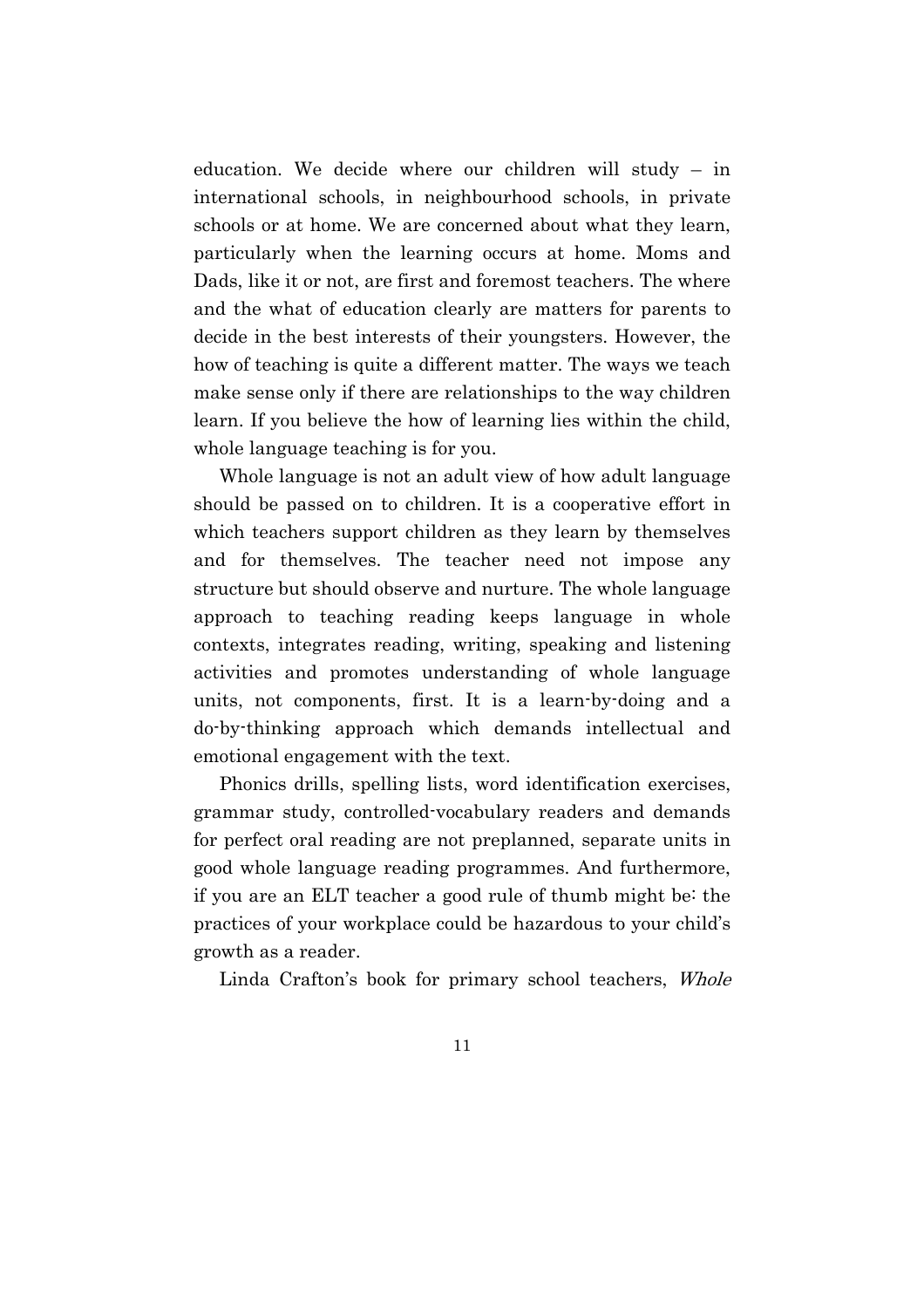Language: Getting Started Moving Forward (Richard C. Owen. 1991), introduces whole language philosophy and has loads of practical suggestions which can be used at home too. Diane Stephen's book (also Richard C. Owen, 1991) will give some reason to be confident in the use of this approach with your own dear ones. It's called Research on Whole Language: Support for a New Curriculum, even though there is a lot that is old about whole language teaching.

A whole language approach addresses three areas of special concern to parents teaching their bilingual children who attend Japanese primary school to read in English: the difference of sound-symbol correspondence in the child's two languages, the threat of reading anxiety and the problem of getting the most out of the time you have to read together. When we teach children who already read each word (even words they do not know) of *hiragana* texts we may be tempted to systematically teach English phonic skills and other word attack strategies. If at crucial early stages we focus attention on the surface structures of individual words, in effect we are teaching kids to read the way poor readers do. Instead of taking advantage of the transfer of higher reading skills and positive attitudes we make reading unnecessarily demanding. The anxiety children feel makes successful reading less likely. Children who speak two languages may be very sensitive when learning to read if they read one of their languages more fluently than the other. Signs of failure may threaten self-identity, especially when the language role model parent is also the teacher.

Time spent in battle with basal readers armed with word attack skills would be much more productively spent reading.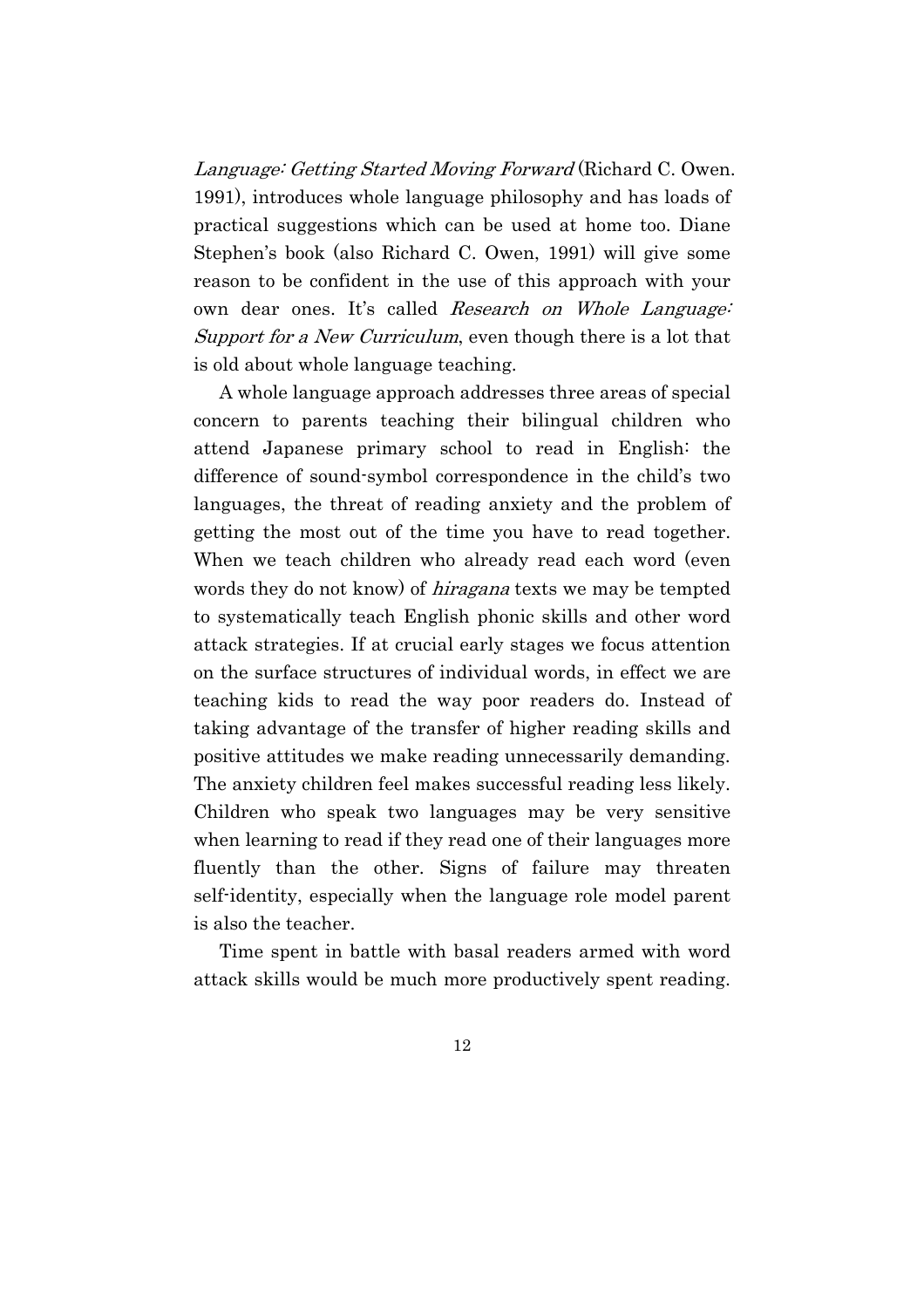Make reading aloud to your child the basis for all you do. The child should share in the reading aloud only when you are sure of reasonable success. Encourage the use of contextual clues, background knowledge, logical predictions, and imaginative guessing to find answers. Develop and negotiate answers by asking follow up clarification and elaboration questions. Start writing and drawing projects based on the stories. Provide opportunities for silent and private reading. Read for different purposes: learn-to-read, read-to-learn, and read-for-fun. Read and read and read until it becomes a natural part of your relationship.

Cooperative participation in the natural language development of your child can not help but teach you more about each other, the best way to enhance parent-child relationships.

"Emergent reader" is a term used to describe pre-beginners. It would be better yet to think that our children are involved in a long process of emerging as readers. The secret is to keep on emerging as parents. We have to ask our kids to be patient with us.

#### Part 4: Learning to Read in English at Home

A description of one week's efforts in teaching an eight year old girl, who attends her neighbourhood primary school in Kobe, to read in English at home will show what happens to theories about raising kids bilingually when we actually try to live with them. Admittedly, a list of one week's activities is not much indication of eight years of language development but I suspect you Moms and Dads will have quite a good idea of the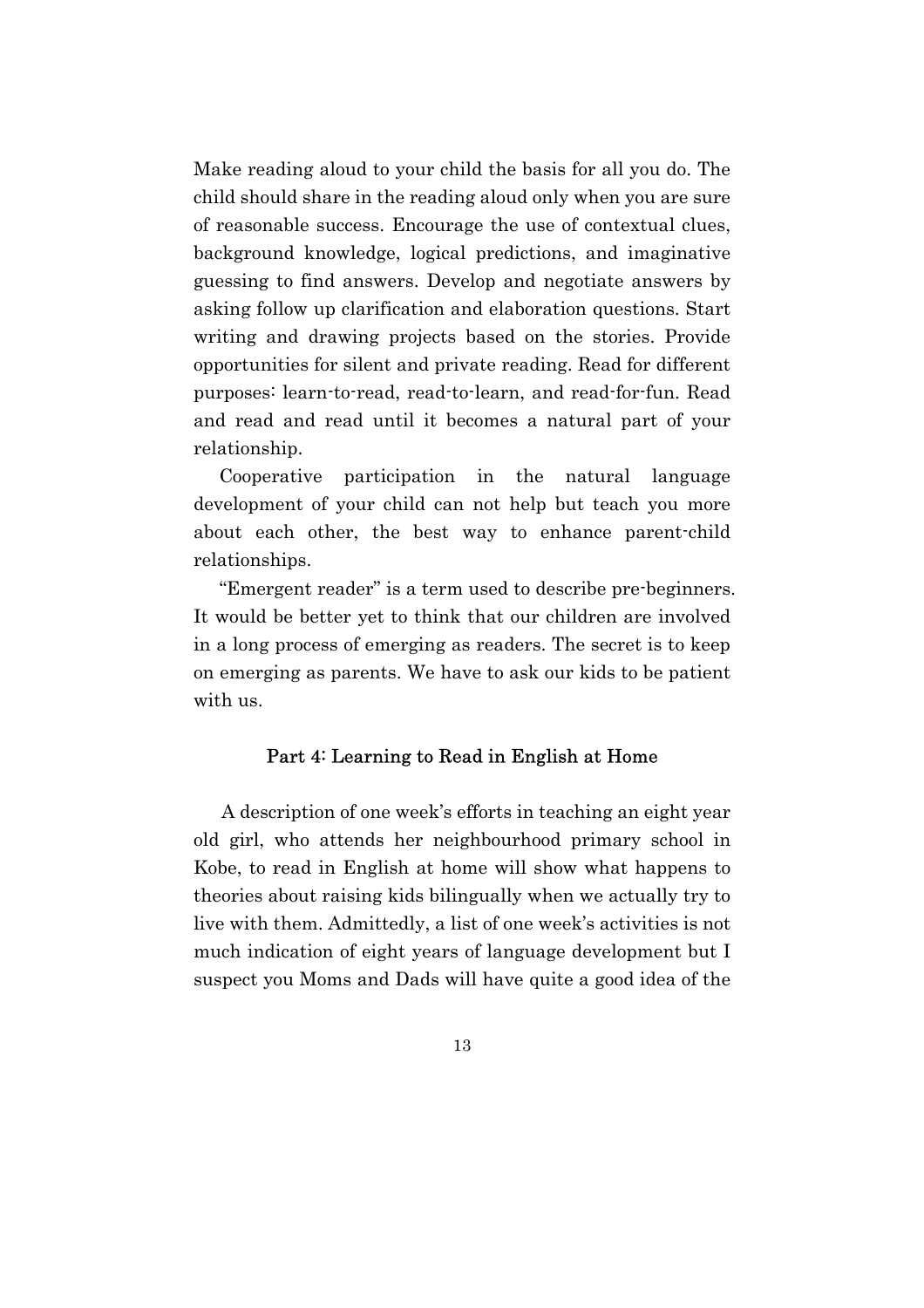journey we've been on.

There are a few basic principles that my wife and I agreed on just after our daughter, Tami, was born that, in retrospect, have served us well and kept us on track when we were lazy, the times when nothing seemed to be going very well, and especially during protracted quarrels over the means of achieving our goals. We had agreed that although we wanted our daughter to be bilingual, her main language and the language of her education would be Japanese as long as we were living in Japan; we would make English a part of her life each and every day, and that the development of skills in two languages at the same time must first and foremost build her self-esteem.

We started planning our English week when we started to teach Tami to read in English when she was six years old. She had told us she wanted to be a good reader in English and she had started trying to read by herself. Until then the only thing resembling planning was an occasional monitoring of our communication patterns to make sure we knew what we were doing with the two languages in our home. Even since, our planning has been simple and done one week at a time with only vague outlines of what we hope to be doing in a month's or a half year's time. This is because the main part of our reading plan is, and has always been, reading aloud a wide variety of the best children's literature. There are two questions we always ask: "Can she understand?" and "Is she enjoying herself?"

The key to our plan is time, enough time to get something done and not so much that it makes life hectic. We use two hours a day and we do our best to make sure we spend the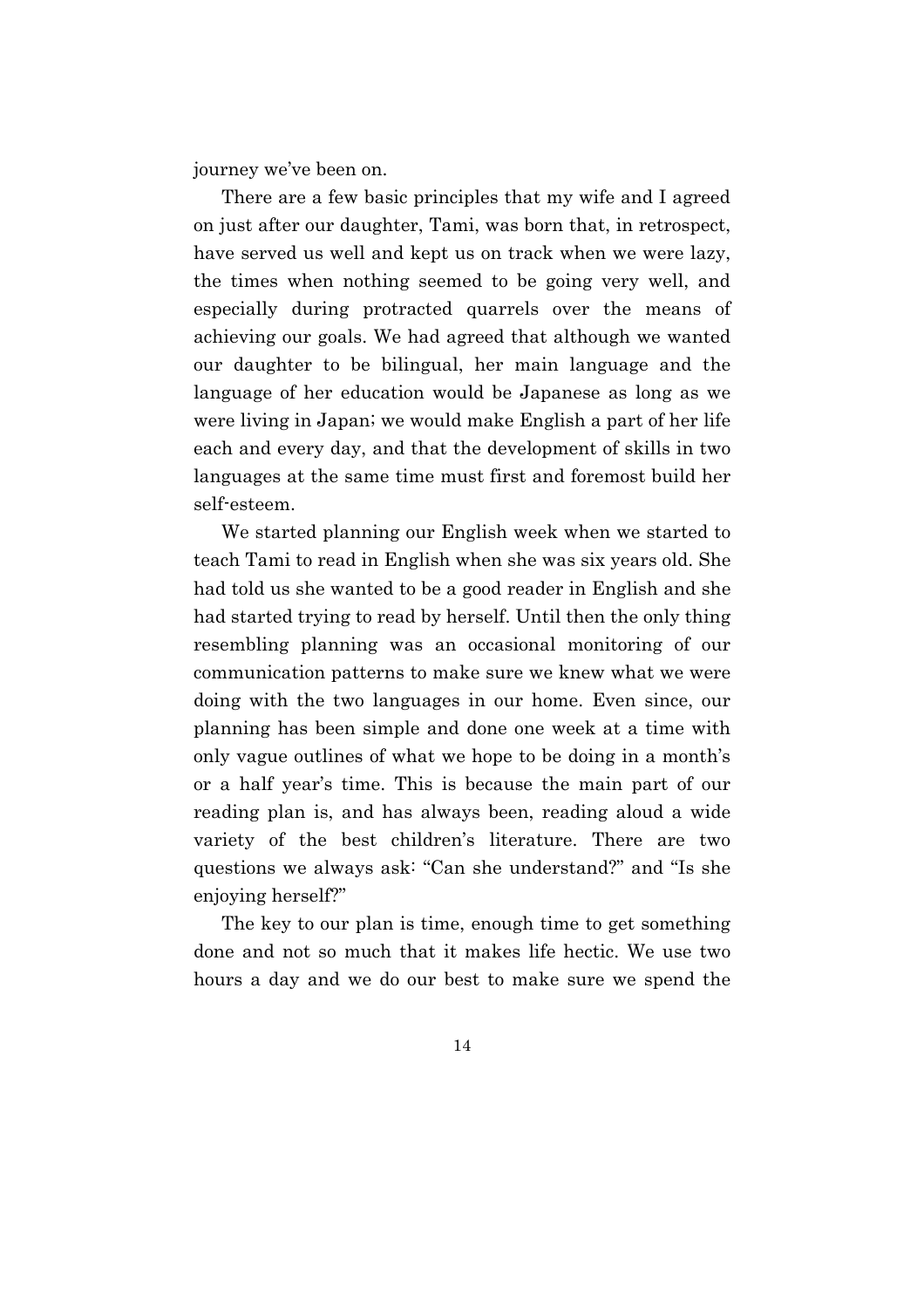time productively, reading our books, writing our own stories, or talking about what we're doing – forty-five minutes in the morning and an hour and a quarter at night. The only rule we set is that we stick to this schedule. This rule is a secret one for my wife and I, not for Tami. In this way we don't put constant pressure on her which she would relate to reading in English. A readily observable natural law of parenting reveals a lot about rule making. When parents break a rule not nearly as much sound and fury is generated as when the kids break the same rule.

#### Ways to Read

Every week we choose one book and Tami chooses as many as she likes during the week one by one. We also choose one activity which will be based on the main book which is read during morning read aloud time. Recently we read The Terrible Tryouts from the "Bad News Ballet" series by Jahanna Malcolm (Scholastic, 1989). This book is a little too difficult for Tami to read independently but she can follow the words when read to and sometimes share in the reading. The previous week an amusing phrase, "Courtney's nostrils flared," struck her fancy and we read the book again so we could list favourite lines in our reading notebook. It is not unusual for young children to enjoy reading the same book many times and in fact many of the books Tami chooses for herself are old familiar ones from a wide range of reading levels, more often than not well within her ability to read on her own. The week we re-read the ballet book, she chose *Cam* Jansen and the Mystery at the Monkey House (Dell, 1985), Mrs. Piggle Wiggle (Harper Trophy, 1985), A Gift for Tia Rosa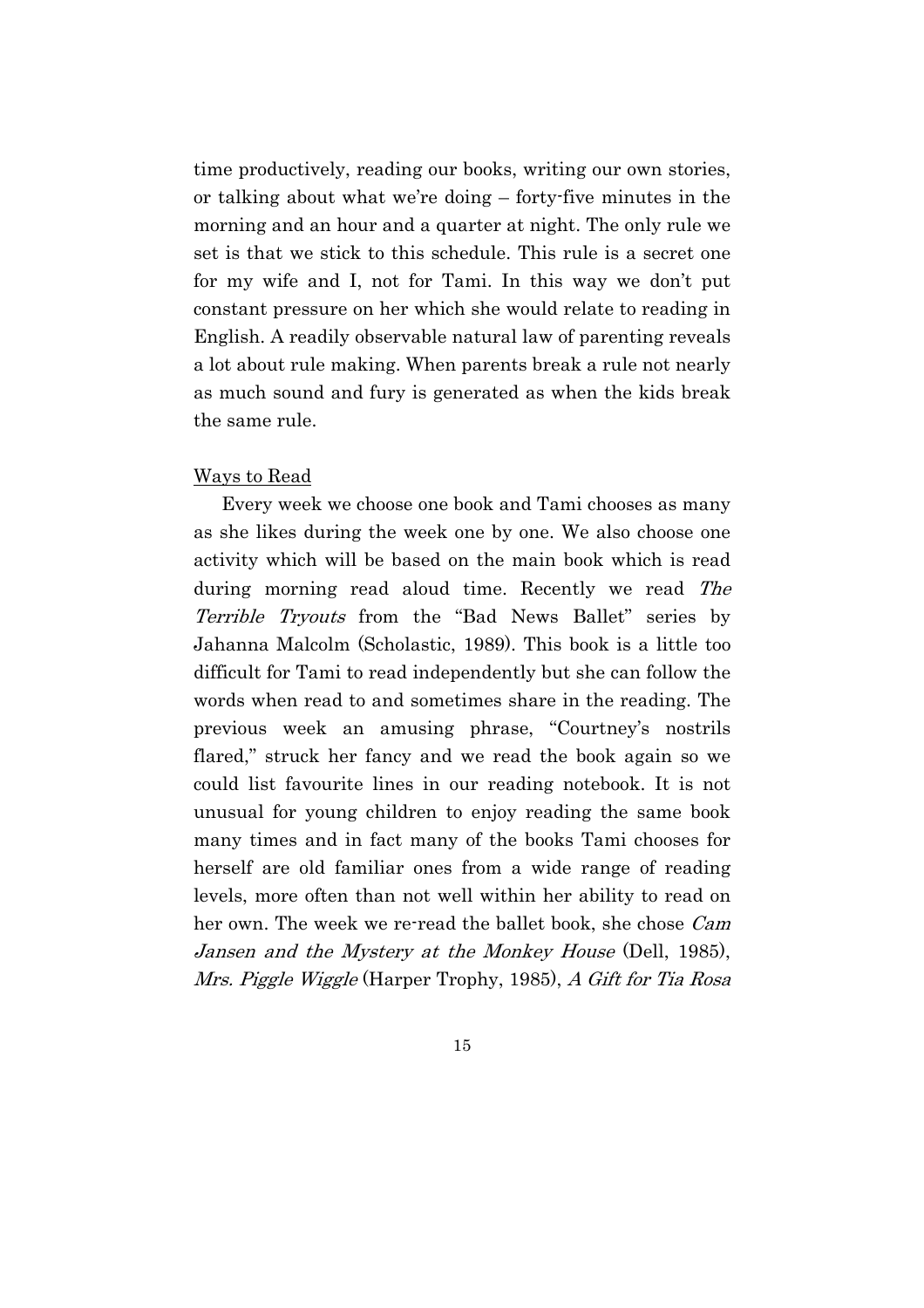(Bantam, 1991), Cream of Creature from the School Cafeteria (Avon Camelot, 1985), Nate the Great and the Missing Key (Dell, 1982), Nate the Great and the Phony Clue (Dell, 1985), Molly's Pilgrim (Bantam, 1990), Chocolate Fever (Dell, 1978), and The Best Christmas Pageant Ever (Harper Trophy, 1988). By making her own choices she sets her own pace.

We read in five ways. First, we read aloud to our daughter. This is the way Tami talks most about the stories. She comments about characters, asks about words and talks about things the stories remind her of. She lets us know in these ways whether she understands or not and then we can figure out what we should do to encourage her.

The second way we read is often a time for mini-lessons. We share the reading aloud by taking turns. Recently, when I asked Tami to read the next paragraph she asked what a paragraph was. I had already answered that question several times and I guessed that she was just checking or that perhaps she wanted to know why writers make paragraphs and I had been telling her how to recognize one. She also gets a mini-lesson if she misreads a word in a way not in keeping with the meaning of the story. We encourage the use of a beginning letter or sound, or picture and story cues to read the word. But otherwise, we plan to leave all the so-called language skills that do not need to be dealt with naturally in the course of our reading until she is a sophisticated, analytical adolescent absolutely enthralled by word derivations and gerunds or just desperate to pass tests.

Tami reads silently in three ways: she reads silently with a parent beside her ready to talk or help, she reads alone and she reads as she listens to audio tapes. It's not so tough to find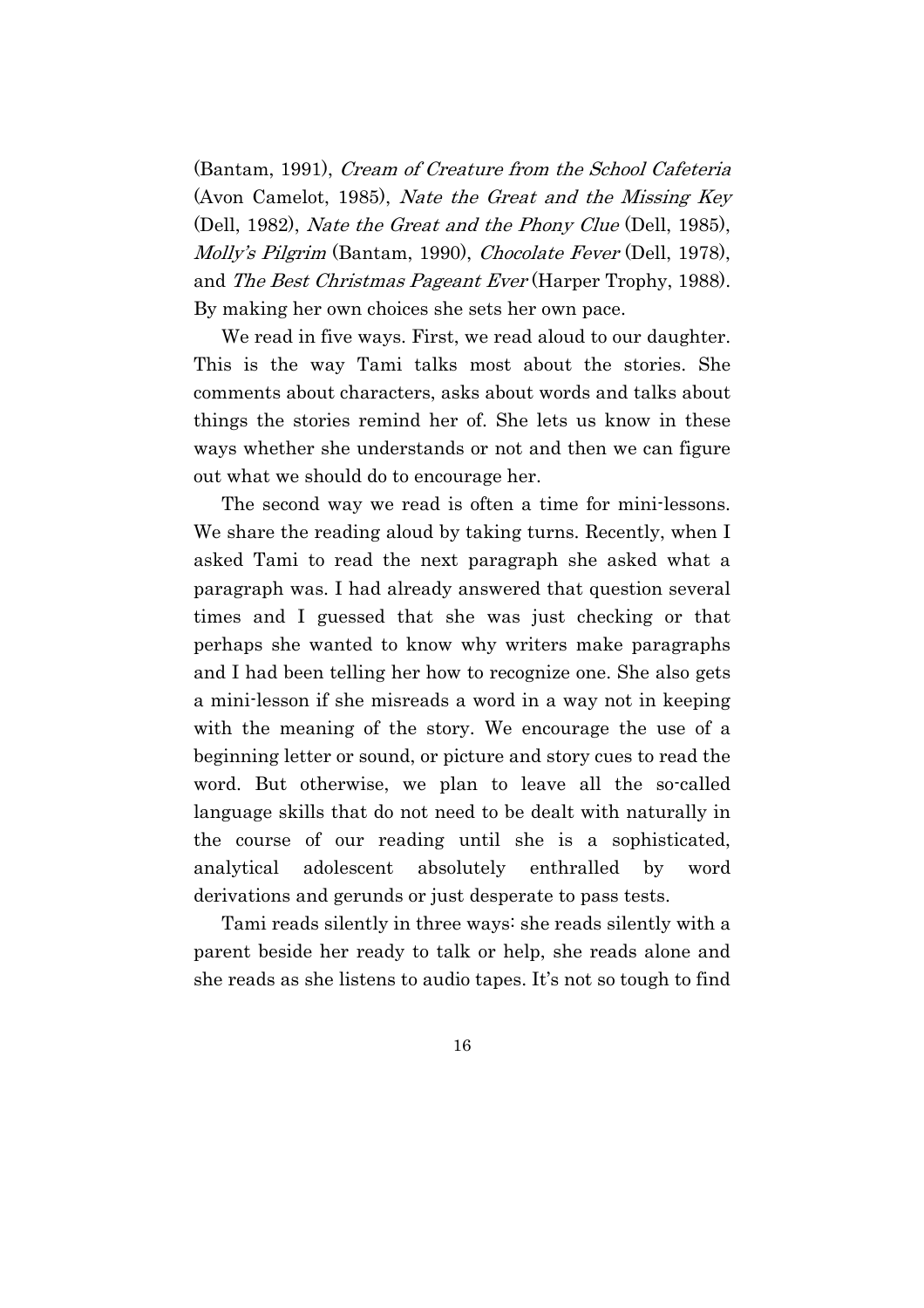the time if we put a lock on the tube (except for videos) and we don't waste time filling in the blanks on worksheets.

#### Reading Connections

We also have one writing project each week. For example, Tami drew a picture of the ballet teacher, Miss Jo, in Terrible Tryouts. There are no pictures in the book so we had to hunt for the word pictures of Miss Jo. Then, she wrote a letter explaining the picture to her Grandma in Canada. She made two copies of the picture, one for her own ballet teacher and one for her grandmother here who teaches another sort of dance and she kept a copy of the letter for her reading notebook. She often asks for help with spelling in letters and sometimes refers to letters from her cousins for aid. With other types of writing she doesn't seem to fret much about accuracy.

There are several routines we follow which sometimes are related to what we are reading but usually are not. We write messages on a big whiteboard in our kitchen, one to be read first thing in the morning and another when she comes home from school. She writes her own messages whenever she likes and she often proofreads her whiteboard work over the course of several hours without asking us about it. Our messages seem wildly hilarious to us but we suspect they may seem a bit weird to others. She also keeps a sort of private diary of pictures, aquarium tickets and the like, and jottings which she says are records of the day, stories and songs. We also write a public family journal of whatever we want to write with an emphasis on expression of feelings. No one makes corrections. We try to write at least three pages a week.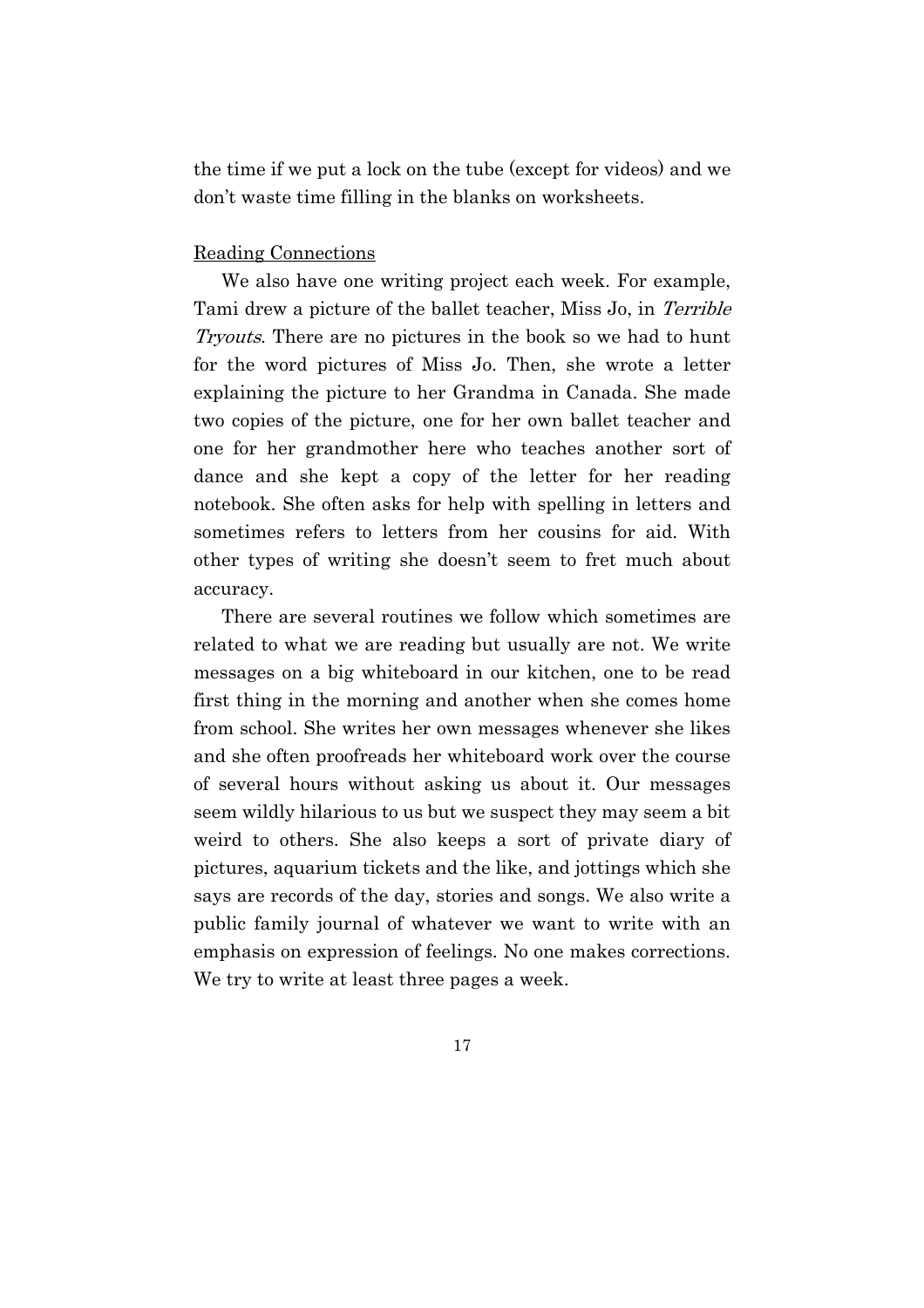The key elements of our rough but ready plan might serve as a guideline for you to make comparisons with what you do. We read aloud a lot to set the tone and conditions for learning; we make connections between reading and writing; we spend most of our time on reading rather than on learning reading skills in isolation but we focus on specific needs in mini-lessons; our aim in reading is always to understand what the author wants to say; the child chooses many of her own texts; and the activities are ones that are natural family activities. Most importantly, we try to be good observers and adjust what we do to what we see. It is a task that quite often demands more patience and perseverance than we can muster. I hear someone saying. "Try it with two or three kids!"

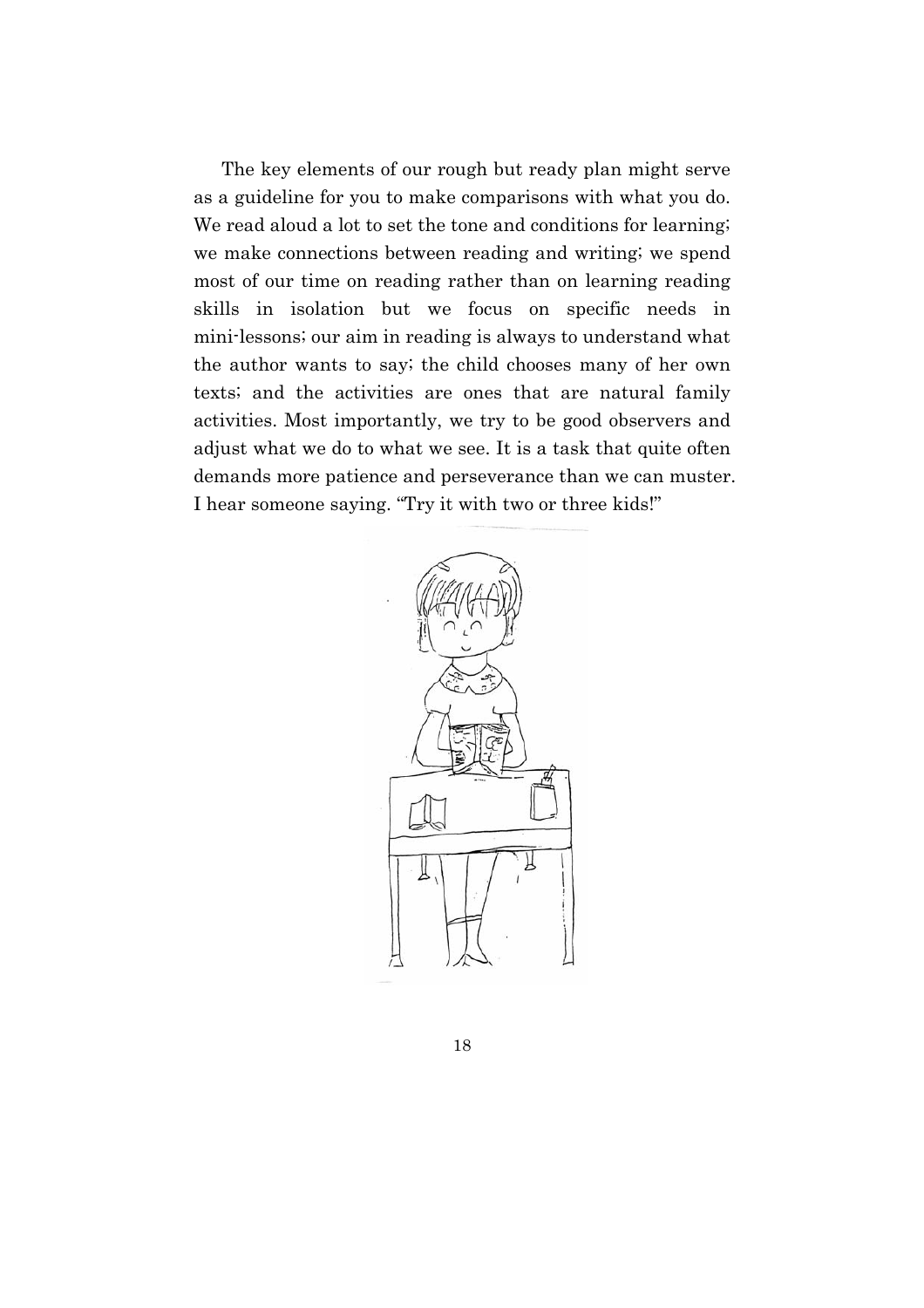#### Part 5: Pioneer Parenting

Pioneers explore uncharted territory, draught maps for others to follow, brave hardships in a quest for goals which they dream will make life better. Irrational behaviour. Yet without the irrational force of a dream to drive them on it is unlikely many hopeful pioneers would pass the point of no return, the point at which it is harder to return than to go on. Even so, it is certain they often curse their travel mates blaming them for the tribulations suffered at the whims of the unknown devils of the wilderness while secretly wishing for the familiar demons of home.

The point of no return for bicultural pioneers is the arrival of the heirs. Then we pioneer on towards a dream of our children doing effortlessly in two languages and cultures what we parents brave as the hardships of coping in our second worlds. Some of us think the natural way. Or the only practical way, of achieving this goal is to leave the Japanese end of things up to the local public education system and teach the other language at home. Our pioneering life may easily be seen as teaching work: that is, besides being Moms and Dads we should be teachers, and it follows then, our children will have a second role as our students.

But we must take care if we try to turn our living rooms into classrooms. Even though parenting involves a great deal of teaching, many of the lessons best learned by our kids are probably the ones we do not plan. We are not likely aware of, nor always in control of, the most effective teaching we do. Home teaching will only work if it fits naturally within our lifestyles. If we try to impose lessons that have little to do with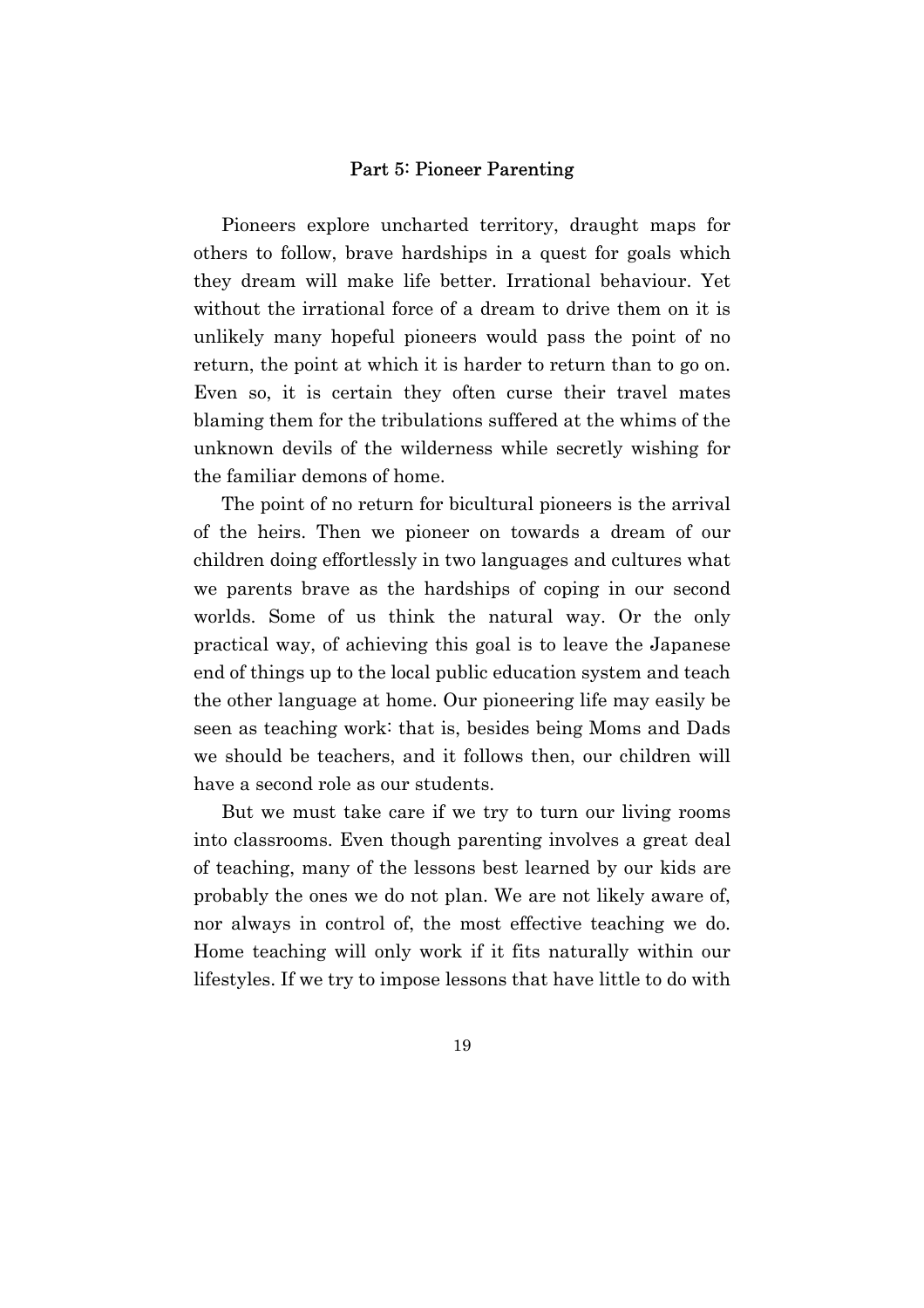the way we live, only the most stubborn of us will be able to persevere. Home teaching which depends on a relationship unlike the real parent-child relationship will likely be a lifeless affair. Our children need us first as parents not as teachers, and certainly not as language teachers in the formal sense.

Good families come in many styles. Two-language two-culture families may wish to make all or some of their members bilingual and bicultural or they might not worry much about it. Some try and fall short of high standards. It is not reasonable to expect families to dedicate themselves to certain goals simply because the potential exists. Kids from happy families will not curse their parents if they are monolingual adults. However, the therapists of those who are kids in other families may point the finger if their patients make involuntary moaning sounds every time they hear a certain language.

Parents who were raised in different cultures and speak different first languages often find that their pioneering work is making one happy family out of a two-language two-culture family. Language may not have as much to do with this as culture. Unless of course, one parent cannot say much to some or all of the other members of the family.

The onus in this case is surely with the parents to do something about their own language skills. More importantly, the parents must make sure the children do not feel they are to blame for poor family communication. We know all too well that children can be thrown into confusion by problems that are their parents' problems but become part of family life. We should not leave our wee ones in a lonely struggle to make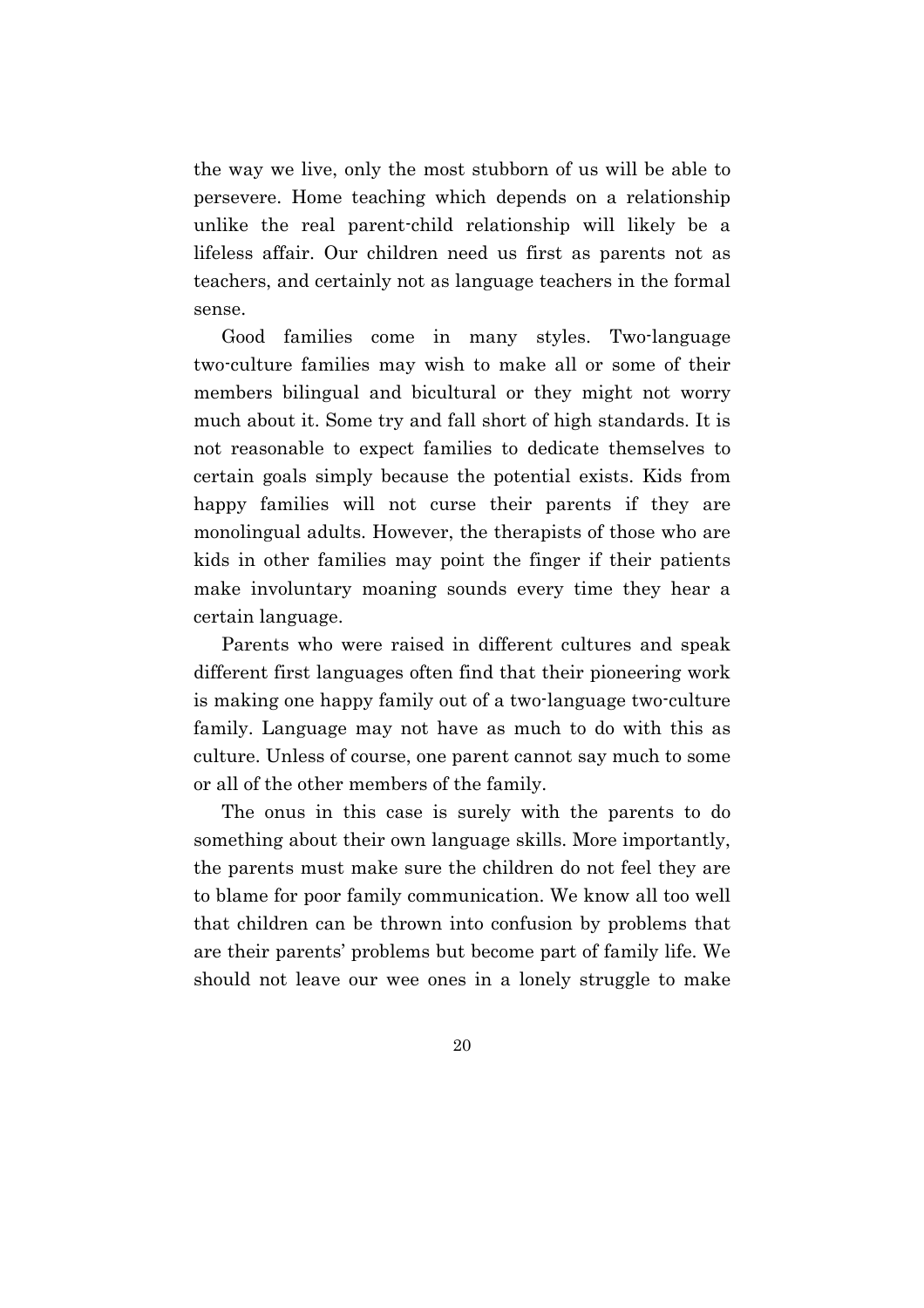sense of their world. It's up to parents to make it clear where their youngsters belong. One way to ensure good family communication and to secure the children's sense of belonging to the world their parents have put them in is to help them learn the languages of both parents. This is why some of us bicultural pioneers are teaching our children to read in English at home after they have packed away their Japanese homework in their smart red and black school bags. Good family communication. Kids who know just where they belong. These lofty goals require more love than cleverness and more time than technique.

We start teaching our kids to read from the day we startle our friends who are not parents by adding babbling and cooing noises for both sides of the conversations we have with our new babies. The wiggling and waggling of foreheads, eyebrows, ears, noses and fingers only make these early lessons more opaque to the uninitiated. Friends shake their heads at the rapidity of the transformation when they find us reading aloud to tiny babies who obviously could have no idea what pigs, princesses or porridge could possibly be. Commonsense lost. Paradise gained. No tough pioneering here.

But we do need time, lots of time, preferably when the whole family is awake. Time with the family is for many of us in Japan a luxury awfully hard to come by. Hardy families muster up the courage to say no to demands for the time they want to spend with their kids. Pioneer parents may have to do some creative accounting to balance family budgets when large expenditures of family time reduce family income.

The trail our families journey along to biliteracy is not totally uncharted. It just seems so sometimes. Mary Noguchi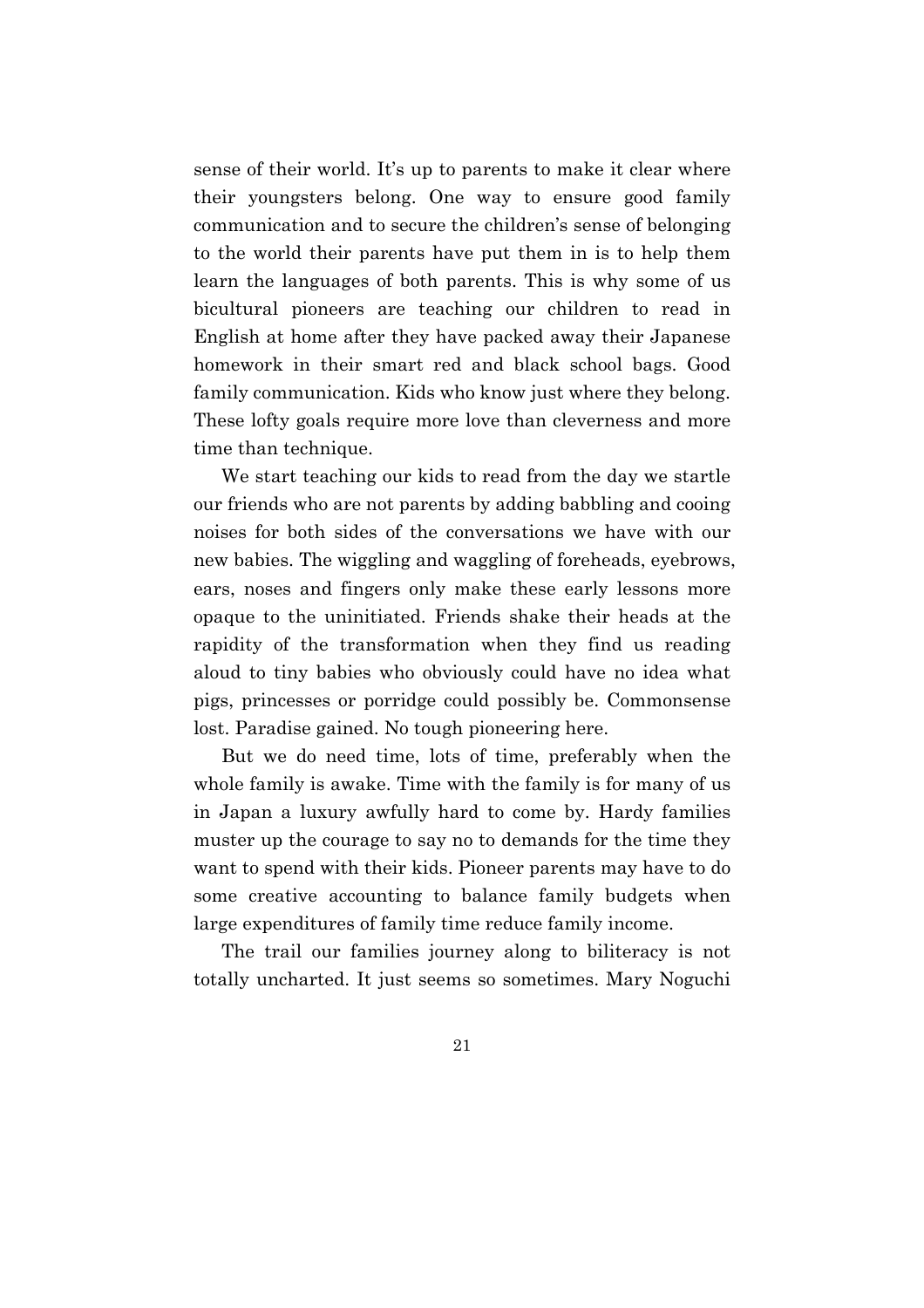and Stephen Ryan and an increasingly large group of other contributors have generously offered the members of the Bilingualism N-Sig, and so theoretically every member of JALT, access to an impressive library, The Bilingual Resource. The Bilingualism N-Sig is itself an ideal support group. The Association of Foreign Wives of Japanese is another association which provides a way to get in touch with some bicultural pioneers. And in spite of the special characteristics of two-language families who have one parent living in a foreign culture we do have a great deal in common with garden-variety monolingual one-culture families, particularly those who face the challenges of nurturing family members with special needs.

There are three reasons why we feel raising kids to be biliterate is far more of a pioneering task than it actually is. First in our hearts is the strong doubt that someone else's experience applies to our families in areas not only closely related to our fragile self-identities but also dependent on the interaction of the unique personalities in each family.

Second, not much of the literature is specifically about raising children bilingually in Japan. How do we in Japan deal with languages which have such different written forms? Are there certain approaches which might be successful for many children? For example, should we let children become successful *hiragana* readers before they begin to try to become independent English readers?

Another issue of local concern which affects minority language use is racism. The threat of racism is not faced only by bicultural families living in Japan but its manifestations, our children's reactions, and each parent's ability to recognize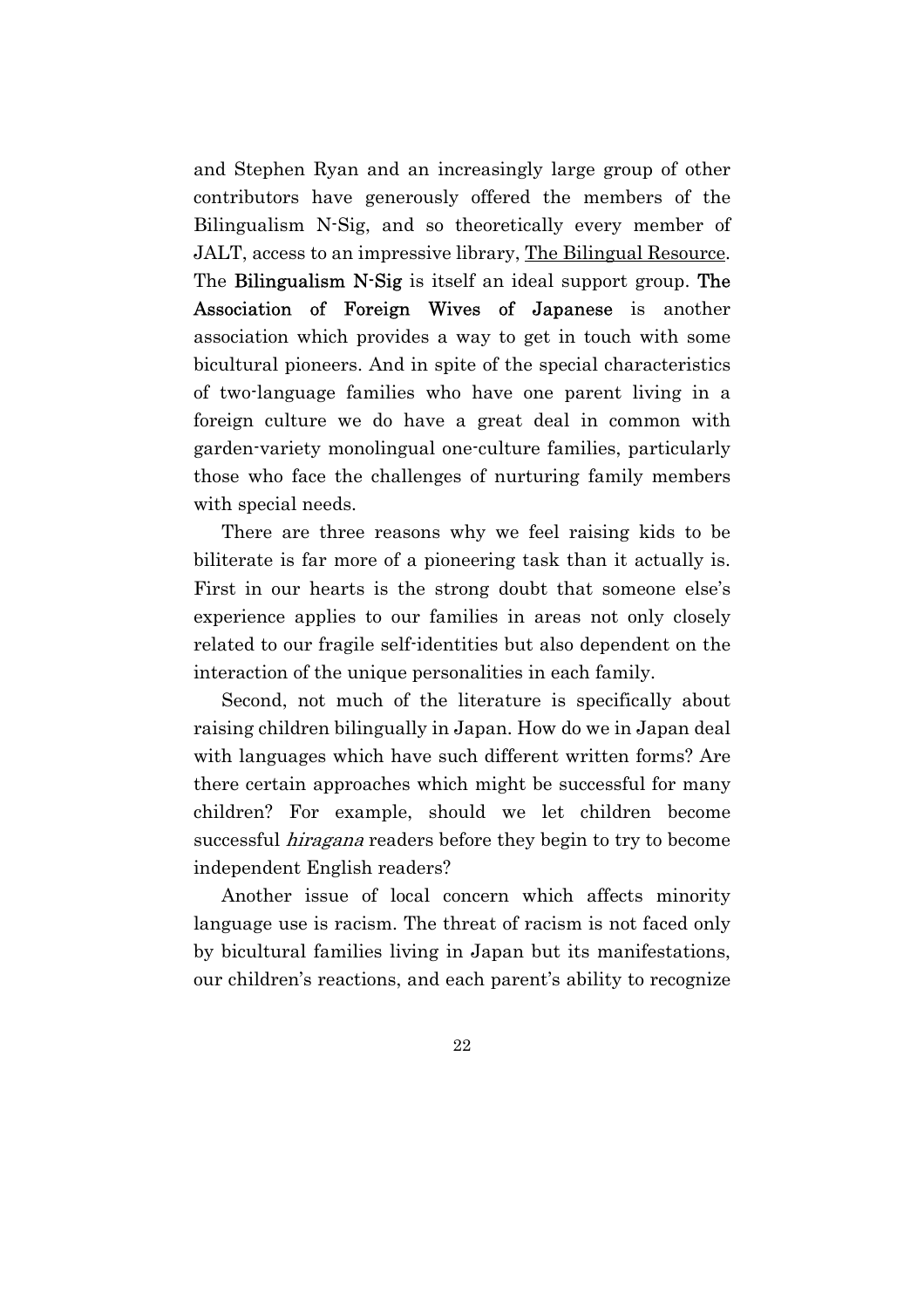and respond to it may differ in important ways from bicultural families in other parts of the world. Many of the families described in the literature are not physically recognizable where they live. Two cultures, two languages but not two races. There is absolutely no doubt that if children feel badly or are confused about the racial facts of their lives their minority language or bicultural growth will be affected. Whatever the impact, it is likely to occur at times crucially important to language development, such as when children first meet lots of strangers at school. We would like to think that unusual attention paid to our children is good if it is not obviously hostile. We like to believe we always know how our children feel. Sorry folks, but try to remember what you did not tell your own Mothers and Fathers about some of the hurtful experiences which influenced your childhood. Sobering thought, isn't it?

The third reason we may feel isolated is the Pollyanna philosophy that comes along with the description of successfully bilingual families in much of the literature. Unrealistic optimism does not offer much long term refuge from the hurt inflicted by the gloomier amateur applied linguists who like to remind us that half of two languages does not add up to one. They do not award much more credit to one and a half languages. The missing bit in each case is, of course, literacy.

There are three common types of Pollyanna thinking which are particularly depressing for some of us klutz couples. One: "You can do it if you only try hard enough." We who have tried pretty hard already are not much cheered by this smug advice. Two: "Never shown any signs of impatience or irritation when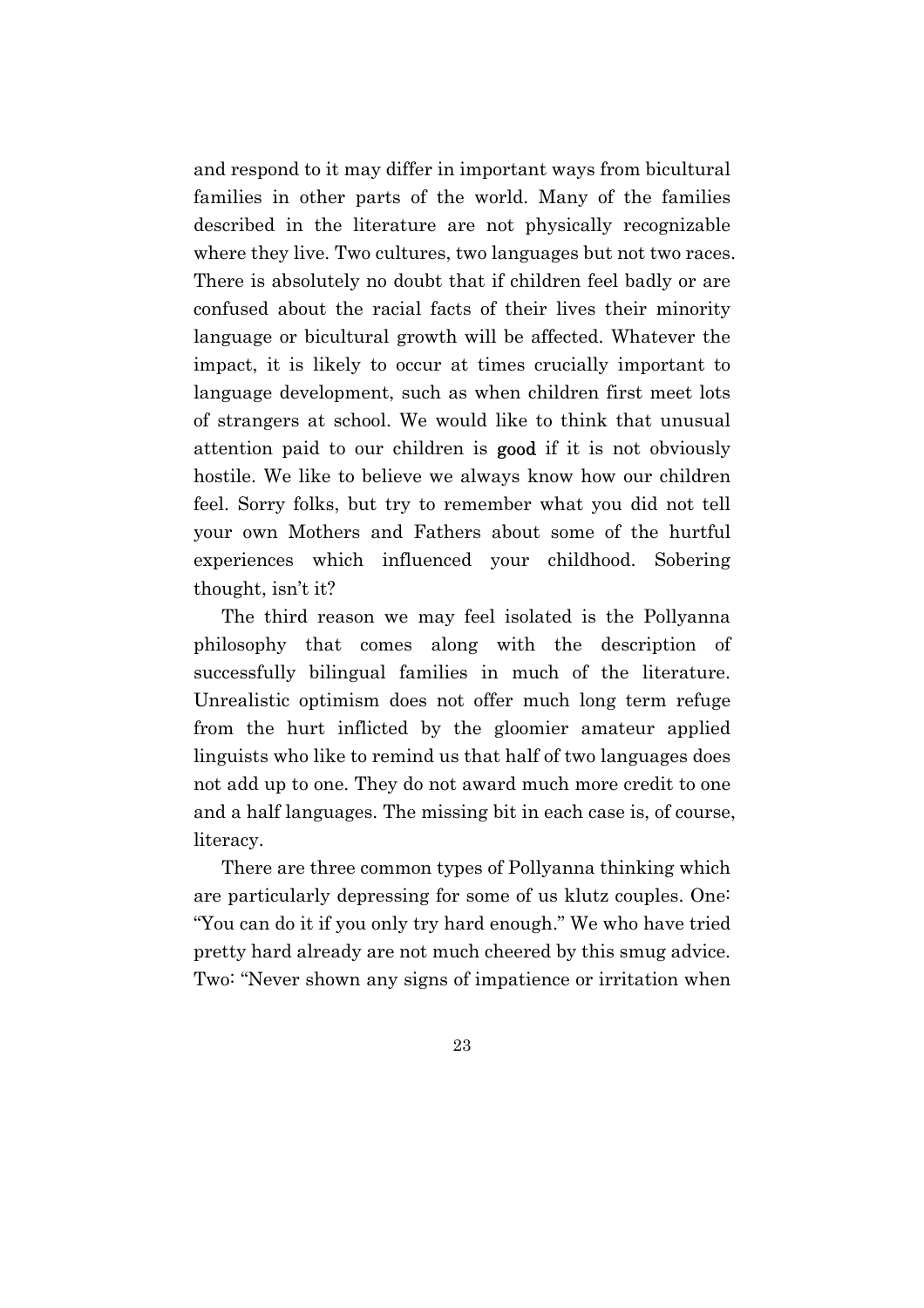things do not go well." Got that? Try to remember it. And the name of the first person whose children submit the proper certified documents will be recorded in the Guinness Book of Records. If you are Roman Catholic tell your kids to send the papers directly to the Vatican. Three: "Reading in two languages does not seem to be a major problem." What a relief that is! Surprisingly though, reading in one language can be a major problem. Just ask the teachers in Canada, the UK, the USA, etc., etc., etc. These three gripes aside, the literature on bilingualism does provide more than enough encouragement, lots of food for thought and useful examples of what some families have tried in their effort to turn their dreams into realities.

What we need, in addition, is some frank talk with other pioneers in our situation about how we might recover from our regular crises. Maps that show the right trail are not quite enough if it a grueling struggle or an impossible path for many others to follow. All of us, parents and kids, need each other not so much as role models but more as soul mates. For inspiration of the how-to type there are two bodies of practical literature, the books on the Bilingual Resource list and first language reading teachers' resource books. And of course, we can all help by mapping and sharing some of our own journeys.

The more support the merrier because we all have moments when being a parent seems unfairly tough and, much to our surprise, scary. Who asked to be a pioneer anyway? We were just swept away by romance. Remember? And now we've got all these kids who just keep sweeping us along the pioneer trail.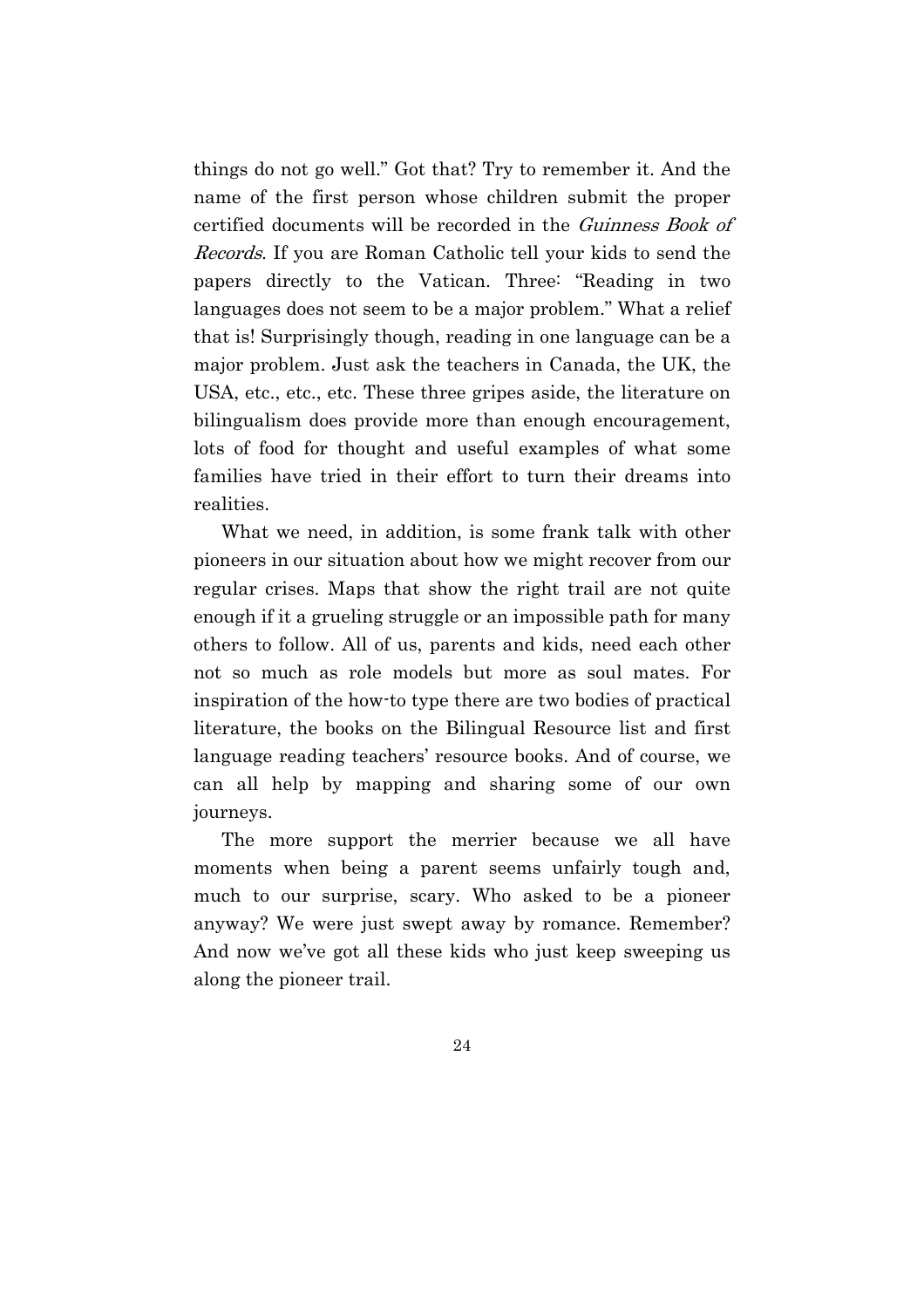#### A Bibliography

#### Getting Started

- Goodman, Y. and Burke, C. (1980). Reading Strategies: Focus on Comprehension. New York: Richard Owen.
- Trelease, J. (1992). Raising Readers: Helping Your Children to Literacy. New York: Penguin.
- Weaver, C. (1988). *Reading Process and Practice*. Portsmouth: Heinemann.

#### Whole Language Teaching

- Crafton, L. (1991). Whole Language: Getting Started Moving Forward. New York: Richard Owen.
- Stephens, D. (Ed.). (1991). Research on Whole Language: Support for a New Curriculum. New York: Richard Owens.

#### Further Reading

- Andersson, T. (1981). A guide to Family Reading in Two Languages: The Preschool Years. Los Angeles: California State University.
- Appel, R. and Muksken, P. (1987). Language Contact and Bilingualism. London: Edward Arnold.
- Arnberg, L. (1987). Raising Children Bilingually: The Pre-school Years. Clevedon: Multilingual Matters.
- Arnold, H. (1982). *Listening to Children Reading*. London: Hodder and Stoughton.

Barton, D. (1994). Literacy. Oxford: Blackwell.

- Beard, R. (Ed.). (1993). Teaching Literacy Balancing Perspectives. London: Hodder and Stoughton.
- Bialystok, E, (Ed.). (1991). *Language Processing in Bilingual* 
	- 25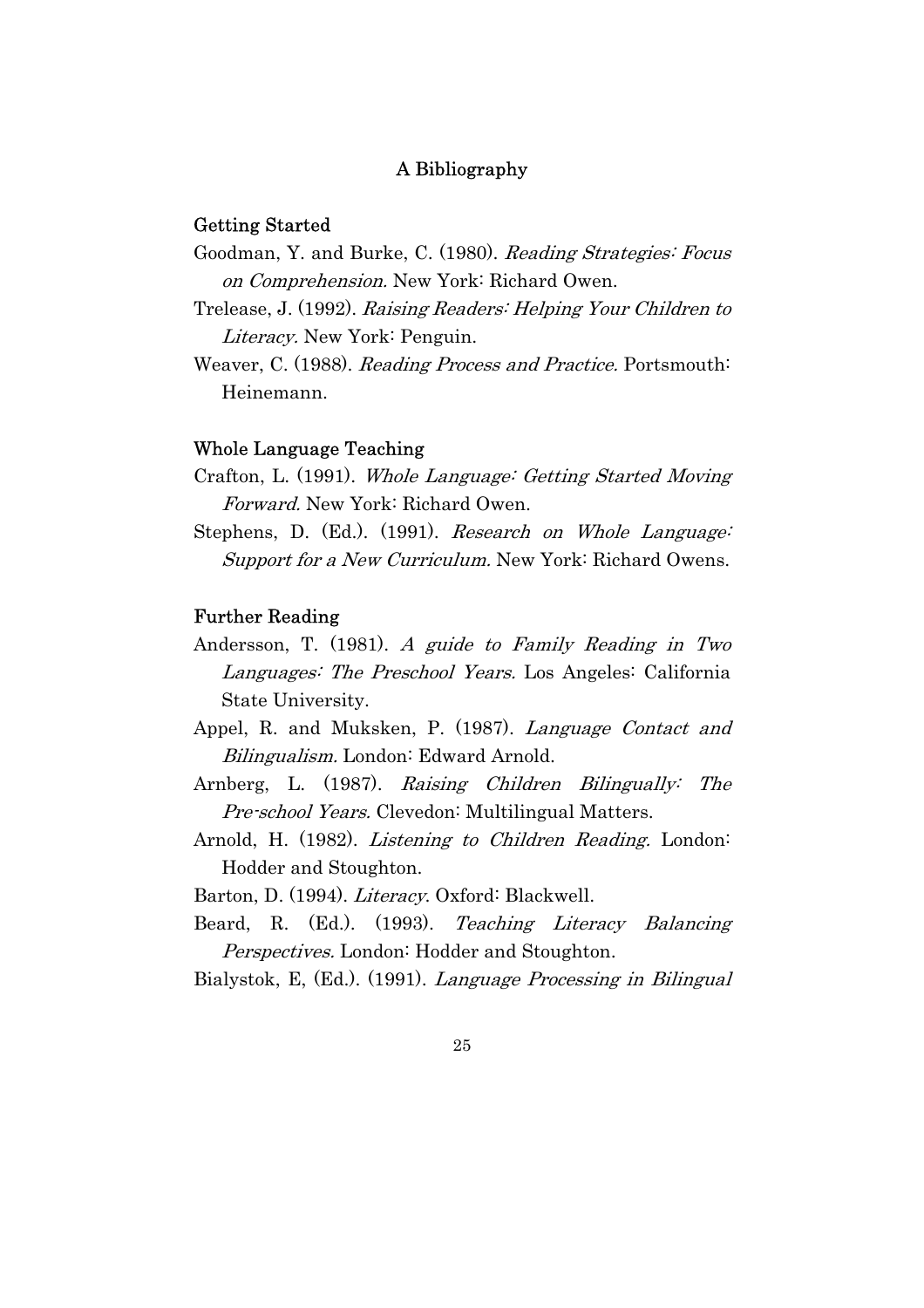Children. Cambridge: Cambridge University Press.

- Brewster, J., Ellis, G., and Girard, D. (1992). The Primary English Teacher's Guide. London: Penguin.
- Britton, J. (1993). *Language and Learning*. Second Edition. Portsmouth: Heinemann.
- Campbell, R. (1992). *Reading Real Books.* Buckingham: Open University Press.
- Chall, J. (1983). Learning to Read: The Great Debate. (Updated Edition). New York: McGraw-Hill.
- Clark, E. (1993). The Proceedings of the Twenty-fourth Annual Child Language Research Forum. Stanford: Center for the Study of Language and Information.
- Crystal, D. (1986). Child Language, Learning and Linguistics. London: Edward Arnold.
- Elliot, A. (1981). Child Language Cambridge: Cambridge University Press.
- Ellis, G. and Brewster, J. (1991). The Storytelling Handbook for Primary School Teachers. London: Penguin.
- Harding, E. and Riley, P. (1986). The Bilingual Family. Cambridge: Cambridge: Cambridge University Press..
- Harris, M. and Coltheart, M. (1986). Language Processing in Children and Adults. London: Routledge.
- Heilman, A,. Blair, T., and Rupley, W. (1986). Principles and Practices of Teaching Reading. Columbus: Charles Merrill.
- Hennings, D. (1986). Communication in Action: Teaching the Language Arts. Dallas: Houghton Mifflin.
- Hyltenstam, K. and Obler, K. (Eds.). (1989). *Bilingualism* across the Lifespan. Cambridge: Cambridge University Press.
- Meek, M. (1992). On Being Literate. London: The Bodley
	- 26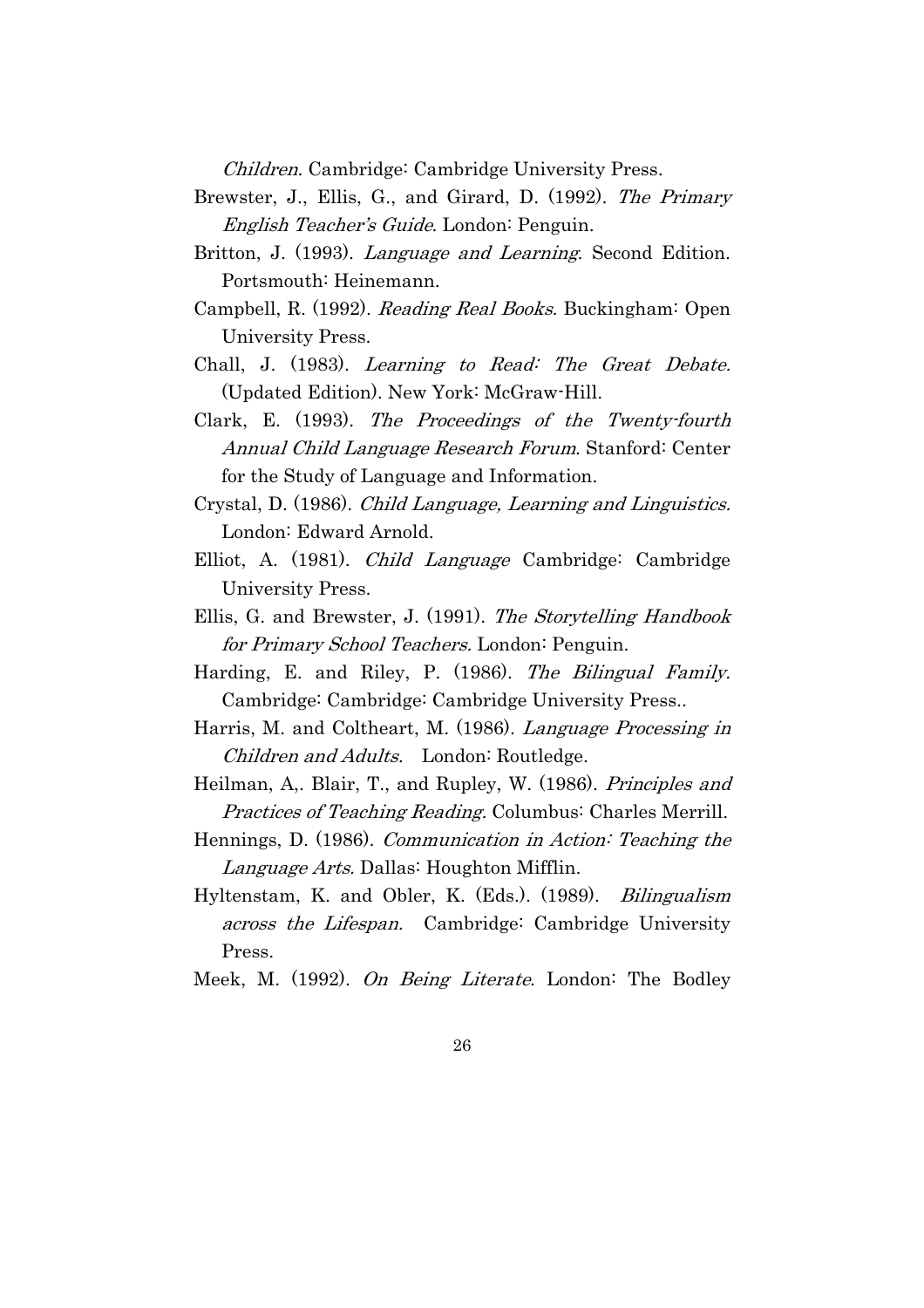Head.

- Mills, R. W., and Mills, J. (1993). *Bilingualism in the Primary* School. London: Routledge.
- Mongford, K. and Sadler, J. (Eds.). (1989). Child Language Disability. Clevedon: Multilingual Matters.
- Moon, C. and Raban, B. (1992). A Question of Reading. (National Curriculum Edition). London: David Fulton.
- Saunders, G. (1989). *Bilingual Children : From Birth to Teens.* Clevedon: Multilingual Matters.
- Saville, M. and Troike, R. (1971). Handbook of Bilingual Education. Washington: TESOL.
- Schonell, F. J. and Goodacre, E. (1994). The Psychology and Teaching of Reading. (Fifth Edition). Edinburgh: Oliver and Boyd.
- Skutnabb-Kangas, T. (1981). Bilingualism or Not. Clevedon: Multilingual Matters.
- Smith, F. (1985). *Reading*. Second Edition. Cambridge: Cambridge: Cambridge University Press.
- Srierer, B. and Maybin, J. (Eds.). (1994). *Language Literacy* and learning in Educational Practice. Clevedon: Multilingual Matters.
- Stephens, D. (Ed.). (1990). What Matters? A Primer for Teaching Reading. Portsmouth: Heinemann.
- Trelease, J. (1985). The Read Aloud Handbook. (Third Edition). New York: Penguin.
- Wells, G., and Chang-Wells, G. L. (1992). Constructing Knowledge Together. Portsmouth: Heinemann.
- Williams, J. and Snipper, G. C. (1990). Literacy and Bilingualism. New York: Longman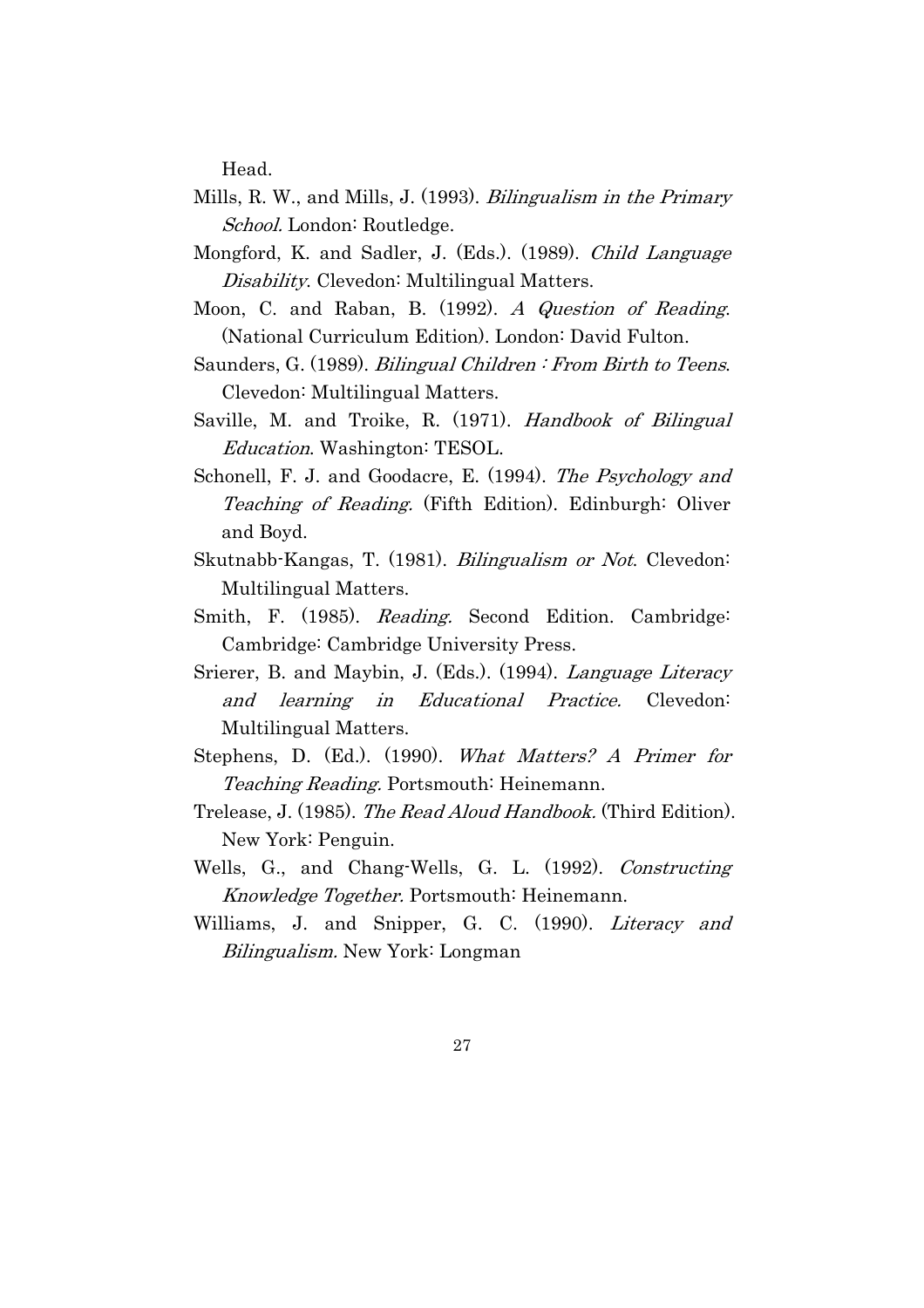#### The Author

Craig Smith began his teaching career as a primary school teacher in Toronto. He has also taught in public schools in New Zealand, Australia and Indonesia. He has been a reading teacher for children at an international school in Japan, for many bilingual Japanese children who have lived overseas, and for children from bilingual, bicultural families. He enjoys reading with children more than any other sort of activity.



Yoko, Tami and Craig Smith